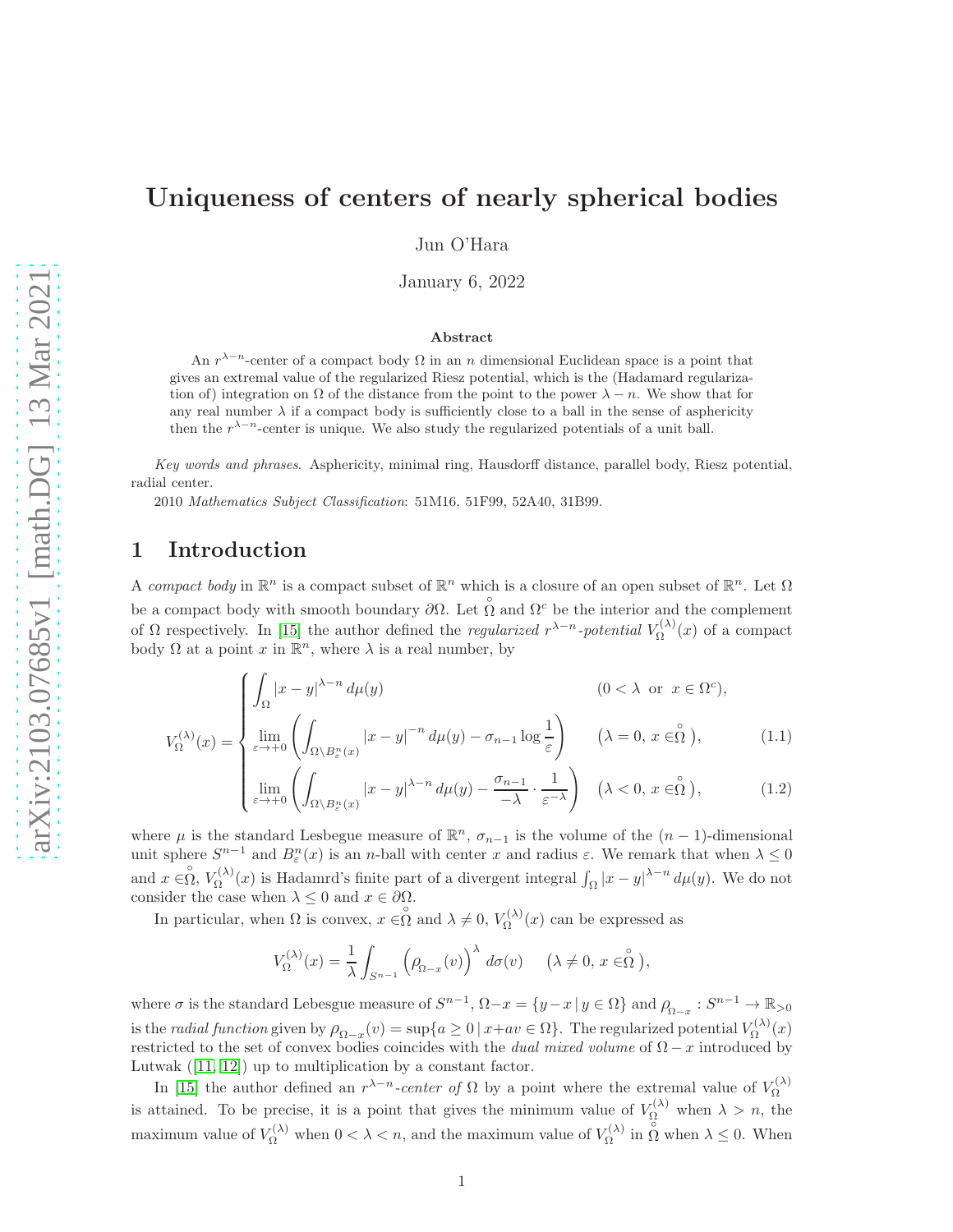$\lambda = n$ , since  $V_{\Omega}^{(n)}$  $\chi_{\Omega}^{(n)}(x)$  is constantly equal to Vol( $\Omega$ ), we define  $r^0$ -center by a point that gives the maximum value of the log potential

$$
V_\Omega^{\log}(x)=\int_\Omega \log \frac{1}{|x-y|} \, d\mu(y).
$$

For example, the center of mass is an  $r^2$ -center, and the incenter and circumcenter of a non-obtuse trianglecan be considered as " $r^{-\infty}$ -center" and " $r^{\infty}$ -center" respectively ([\[15\]](#page-18-0)). In particular, when  $\Omega$  is convex, an  $r^{\lambda-n}$ -center  $(\lambda \neq 0)$  coincides with the *radial center of order*  $\lambda$  introduced by Moszyńska [\[13\]](#page-18-3) (see also [\[9\]](#page-18-4)). An  $r^{\lambda-n}$ -center exists for any  $\lambda$ , but it is not necessarily unique. For example, a disjoint union of two balls has at least two  $r^{\lambda-n}$ -centers if  $\lambda$  is sufficiently small.

It would be natural to look for a sufficient condition for the uniqueness of  $r^{\lambda-n}$ -centers. The uniquenessholds if  $\lambda \geq n+1$  or if  $\lambda \leq 1$  and  $\Omega$  is convex ([\[15\]](#page-18-0)). The argument on the symmetry or themoving plane method ([\[8\]](#page-18-5)) implies that an *n*-ball has the unique  $r^{\lambda-n}$ -center (which coincides with the center in the ordinary sense) for any  $\lambda$ . In this paper we show that if a compact body  $\Omega$ is close to an *n*-ball then its  $r^{\lambda-n}$ -center is unique, where we measure the closeness to an *n*-ball by Dvoretzky's asphericity ([\[6,](#page-17-0) [7\]](#page-17-1)) which was originally introduced for convex bodies although we do not assume the convexity of Ω. To be precise, for any closed interval  $[λ<sub>1</sub>, λ<sub>2</sub>]$  that does not contain 0 or  $\lambda_1 = \lambda_2 = 0$  there is a positive number  $\varepsilon$  such that if a compact body  $\Omega$  satisfies  $B_r^n \subset \Omega \subset B_{(1+\varepsilon)r}^n$  then the  $r^{\lambda-n}$ -center of  $\Omega$  is unique for each  $\lambda$  in  $[\lambda_1, \lambda_2]$ .

As a corollary, if we let  $\Omega_{\ell}$  be a body which is obtained by inflating  $\Omega$  by  $\ell$ ,

<span id="page-1-0"></span>
$$
\Omega_{\ell} = \bigcup_{x \in \Omega} B_{\ell}^{n}(x) = \{ y \in \mathbb{R}^{n} : \text{dist}(y, \Omega) \le \ell \},\tag{1.3}
$$

then for any closed interval  $[\lambda_1, \lambda_2]$  satisfying the same condition as above, there is a positive number C such that for any compact body  $\Omega$  in  $\mathbb{R}^n$  the  $r^{\lambda-n}$ -center of  $\Omega_\ell$  is unique if  $\ell$  is greater than C times the diameter of  $\Omega$ . We remark that  $\Omega_{\ell}$  is called an  $\ell$ -parallel body of  $\Omega$  when  $\Omega$  is a convex body.

In the last section we study the regularized potential of a unit ball. We give some properties and give formulae to express the regularized potential in terms of the Gauss hypergeometric functions, which integrates the results of preceding studies that dealt with some of the cases when the potential can be defined without regularization. We also give sufficient conditions for the regularized potential to be expressed by elementary functions

## 2 Proximity to balls

Put  $B_r^n = B_r^n(0)$  and  $B^n = B_1^n$ .

#### 2.1 Bi-Hausdorff distance, minimal rings, and approximation by balls

The Hausdorff distance between two non-empty subspaces of  $\mathbb{R}^n$  is defined by

$$
d_H(K,L) = \inf \{ \varepsilon > 0 : K \subset L_{\varepsilon}, L \subset K_{\varepsilon} \},
$$

where  $K_{\varepsilon}$  and  $L_{\varepsilon}$  are given by [\(1.3\)](#page-1-0). It is frequently used in convex geometry, but it is not suitable for the study of  $r^{\lambda-n}$ -centers since the centers do not behave continuously with respect to the Hausdorff distance when we deal with non-convex bodies. For any small positive number  $\varepsilon$  one can find a space  $X_{\varepsilon}$  with  $d_H(B^n, X_{\varepsilon}) \leq \varepsilon$  that has at least two  $r^{\lambda-n}$ -centers if  $\lambda \leq 0$  whereas  $B^n$ has a unique  $r^{\lambda-n}$ -center for any  $\lambda \in \mathbb{R}$ . This can be done by putting

$$
X_{\varepsilon} = (B^n \cap \{x = (x_1, \dots, x_n) \in \mathbb{R}^n : x_n \ge \varepsilon\}) \cup (B^n \cap \{x \in \mathbb{R}^n : x_n \le -\varepsilon\}) \quad (0 < \varepsilon < 1).
$$

This examle suggests us that a small crack might cause a big difference for the location of centers. To distinguish  $B^n$  and  $X_\varepsilon$  effectively we shall take into account the Hausdorff distance of the complements.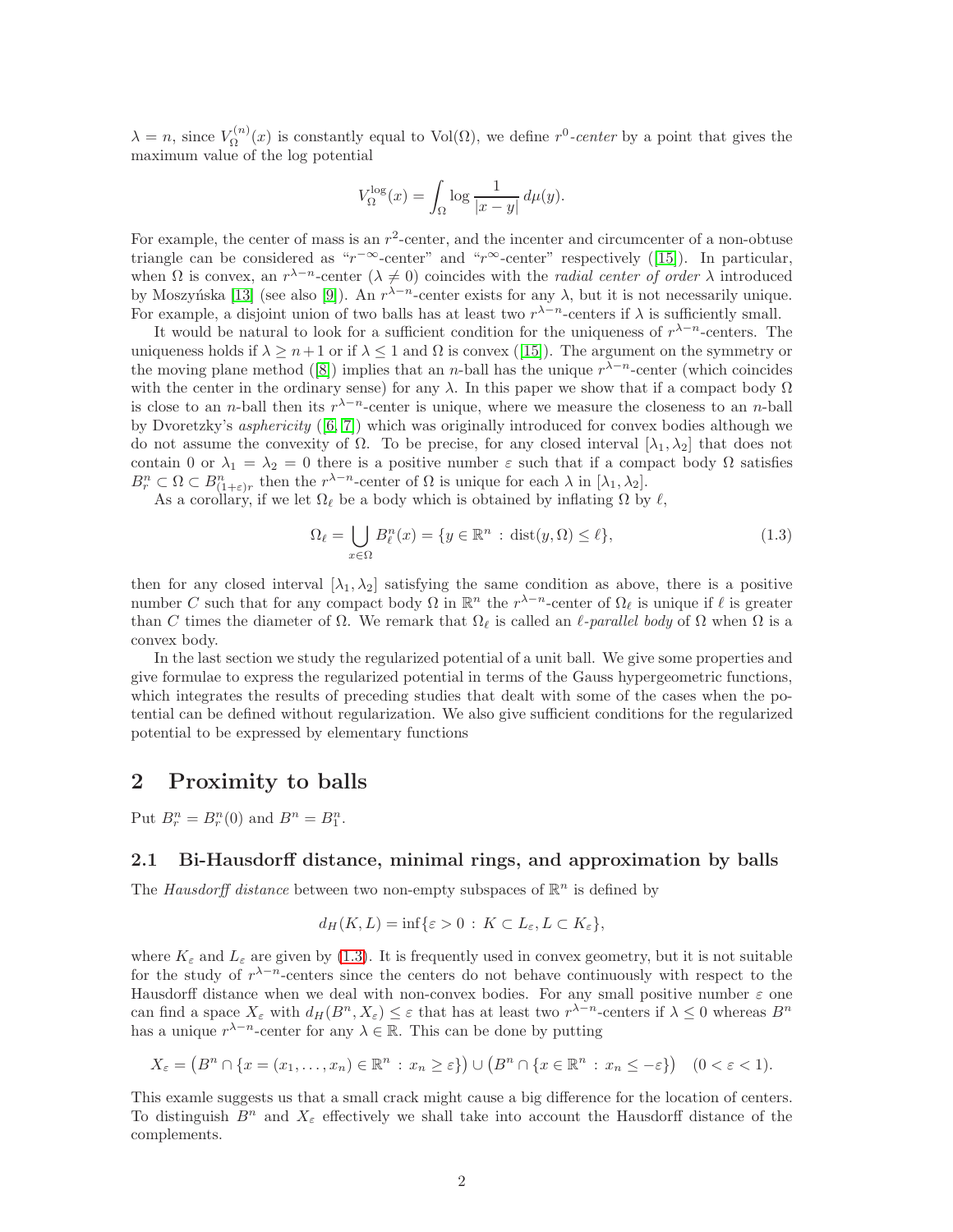**Definition 2.1** Define the bi-Hausdorff distance between two compact bodies  $K$  and  $L$  by

<span id="page-2-0"></span>
$$
d_{bH}(K, L) = \max\{d_H(K, L), d_H(K^c, L^c)\}.
$$

Not that  $d_{bH}(B^n, X_{\varepsilon}) = 1$ .

**Lemma 2.2** Let  $\Omega$  be a compact body. We have  $d_{b}(\Omega, \rho B^n) \leq \delta$  if and only if  $(\rho - \delta)B^n \subset \Omega$  $(\rho + \delta)B^n$ .

**Proof.** (1) Suppose  $d_{bH}(\Omega, \rho B^n) \leq \delta$ . Since  $d_H(\Omega, \rho B^n) \leq \delta$ , we have  $\Omega \subset (\rho B^n)_{\delta} = (\rho + \delta)B^n$ . Since  $d_H(\Omega^c,(\rho B^n)^c) \leq \delta$ , we have  $\overline{\Omega^c} \subset ((\rho B^n)^c)_{\delta} = ((\rho - \delta)B^n)^c$ , which implies  $\Omega \supset (\rho - \delta)B^n$ . (2) Suppose  $(\rho - \delta)B^n \subset \Omega \subset (\rho + \delta)B^n$ . Since  $\Omega \subset (\rho + \delta)B^n$  we have  $\Omega \subset (\rho B^n)_{\delta}$ , and since  $(\rho - \delta)B^n \subset \Omega$  we have  $B^n = ((\rho - \delta)B^n)_{\delta} \subset \Omega_{\delta}$ . Therefore  $d_H(\Omega, \rho B^n) \leq \delta$ . Similarly, as  $(\rho - \delta)B^n \subset \Omega \subset (\rho + \delta)B^n$  implies  $((\rho - \delta)B^n)^c \supset \Omega^c \supset ((\rho + \delta)B^n)^c$ , since  $\Omega^c \subset ((\rho - \delta)B^n)^c$ we have  $\Omega^c \subset ((\rho B^n)^c)_{\delta}$ , and since  $((\rho + \delta)B^n)^c \subset \Omega^c$  we have  $(\rho B)^c = (((\rho + \delta)B^n)^c)_{\delta} \subset (\Omega^c)_{\delta}$ .

Put

$$
r_{\Omega}(x) = \min_{y \in \Omega^c} |y - x|, \ R_{\Omega}(x) = \max_{y \in \Omega} |y - x|.
$$

Therefore  $d_H(\Omega^c, (\rho B^n)^c) \leq \delta$ , which completes the proof.

Namely,  $r_{\Omega}(x)$  is the radius of the largest ball with center x that is contained in  $\Omega$  if x is an interior point of  $\Omega$ , and  $R_{\Omega}(x)$  is the radius of the smallest ball with center x that contains  $\Omega$ .

Let us apply the notion of minimal rings of Bonnesen and Bárány to not necessarily convex sets. Put  $\phi_{\Omega}(x) = R_{\Omega}(x) - r_{\Omega}(x)$ .

**Definition 2.3** ([\[4,](#page-17-2) [1\]](#page-17-3)) A point  $x_0$  that gives the minimum value of the function  $\phi_{\Omega} = R_{\Omega} - r_{\Omega}$  is called the *center of minimal ring of*  $\Omega$  and  $B_{R_{\Omega}(x_0)}^n(x_0) \setminus \overset{\circ}{B}_{r_{\Omega}(x_0)}^n(x_0)$  is called the *minimal ring of* Ω.

If  $\partial\Omega$  is piecewise  $C^1$  then  $\phi_{\Omega}$  is continuous. Therefore, by considering a sufficiently large ball that contains  $\Omega$ , we obtain the existence of a center of minimal ring for any compact body whose boundary is piecewise  $C^1$ .

When  $\Omega$  is convex the uniqueness of the center of minimal ring was proved by Bonnesen [\[4\]](#page-17-2) for  $n = 2$  and by Bárány [\[1\]](#page-17-3) in general. In this case the ball whose boundary sphere is in the middle of the minimal ring,  $B_{(R_{\Omega}(x_0)+r_{\Omega}(x_0))/2}^n(x_0)$ , is a unique ball that gives the best approximation of  $\Omega$ with respect to the Hausdorff distance ([\[14\]](#page-18-6)).

On the other hand, when  $\Omega$  is not convex the center of minimal ring is not necessarily unique. For example, let  $A = (0, 0), B = (1, 0), C = (1/2, 0)$  and  $\varepsilon = 0.1$ , and put

$$
X = B_1^2(A) \cup B_1^2(B) \cup \left( \left( B_2^2(A) \setminus \overset{\circ}{B}_{2-\varepsilon}^2(A) \right) \cap \{(x_1, x_2) : x_1 \ge 1/2\} \right) \cup \left( \left( B_2^2(B) \setminus \overset{\circ}{B}_{2-\varepsilon}^2(B) \right) \cap \{(x_1, x_2) : x_1 \le 1/2\} \right)
$$

(Figure [1\)](#page-3-0). Then  $\phi_X(A) = \phi_X(B) = 2 - 1 = 1$  whereas  $\phi_X(C) = \sqrt{4 - (1/4)} - \sqrt{1 - (1/4)} > 1$ .

Lemma [2.2](#page-2-0) implies that if  $x_0$  is a center of minimal ring of a (not necessarily convex) compact body  $\Omega$  then the ball whose boundary sphere is in the middle of the minimal ring,  $B_{(R_{\Omega}(x_0)+r_{\Omega}(x_0))/2}^n(x_0)$ , gives the best approximation of  $\Omega$  with respect to the bi-Hausdorff distance.

### 2.2 Asphericity

Theasphericity  $\alpha(\Omega)$  by Dvoretzky ([\[6,](#page-17-0) [7\]](#page-17-1)) is defined by

$$
\alpha(\Omega) = \inf_{x \in \stackrel{\circ}{\Omega}} \frac{R_{\Omega}(x)}{r_{\Omega}(x)} - 1.
$$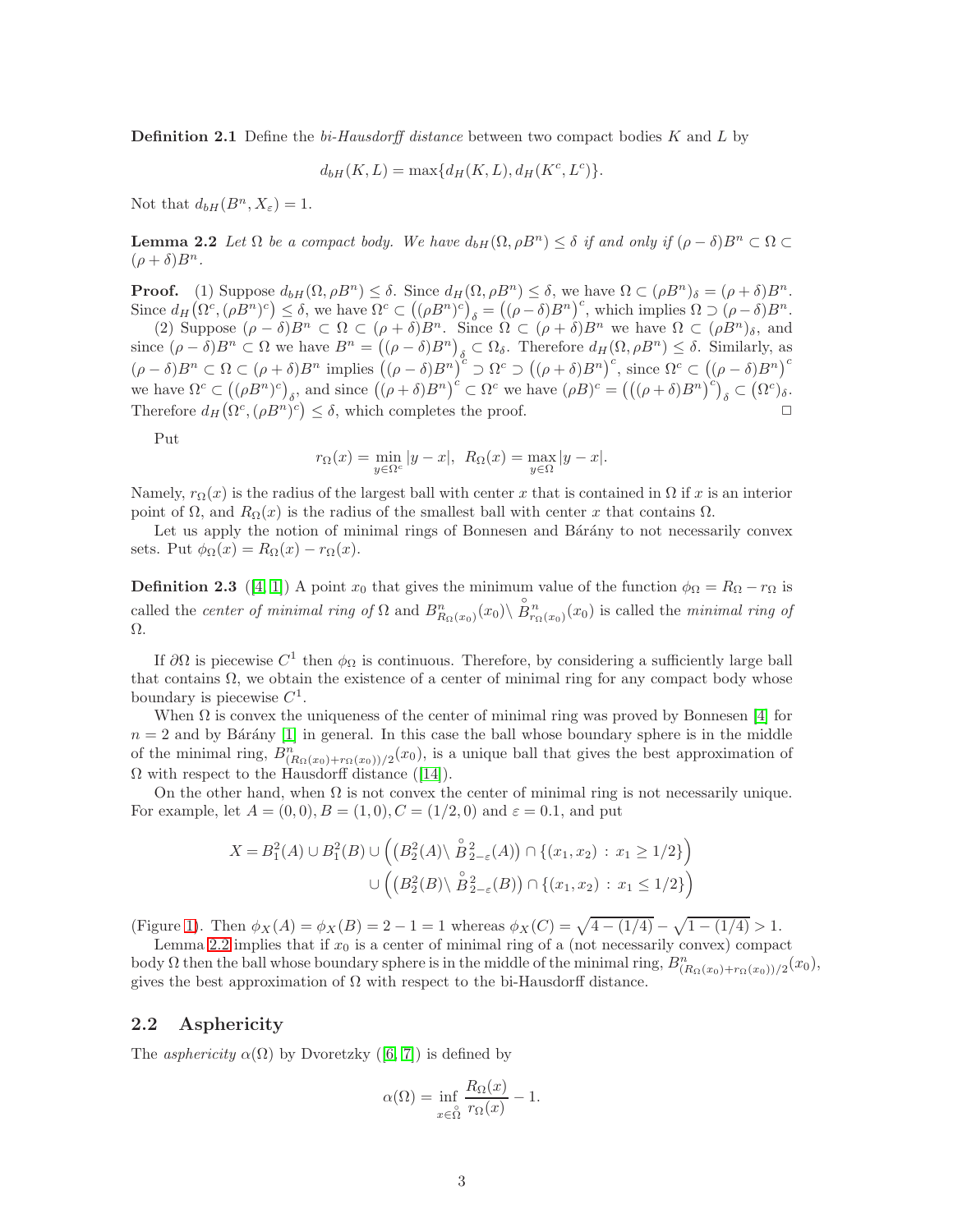

<span id="page-3-0"></span>Figure 1:

The infimum above can in fact be replaced by minimum. In other words,

$$
\alpha(\Omega) = \inf \big\{ \varepsilon \, : \, B^n_r(x) \subset \Omega \subset B^n_{(1+\varepsilon)r}(x) \, \text{ for some } \, r > 0, \, x \in \stackrel{\circ}{\Omega} \big\}.
$$

Dudov and Meshcheryakova [\[5\]](#page-17-4) showed that if  $\Omega$  is convex then the function

$$
\psi \colon \stackrel{\circ}{\Omega} \ni x \mapsto \frac{R_{\Omega}(x)}{r_{\Omega}(x)} \in \mathbb{R}_{\geq 1}
$$

is quasi-convex, namely for any real number b,  $\psi^{-1}((-\infty, b])$  is a convex set. A point that gives the minimum value of  $\psi$  is called the *asphericity center*. It is not necessarily unique, as one can see by considering the example of an isosceles triangle of edge lengths  $1, a, a \ (a > 1)$ , where the set of asphericity centers is the interval on the angle bisector of the smallest angle between two intersection points, one with the bisectors of the longest edges and the other with the angle bisectors of the greatest angles. Dudov and Meshcheryakova [\[5\]](#page-17-4) showed that the asphericity center is unique if  $\Omega$  is strictly convex or if  $\Omega$  is centrally symmetric<sup>[1](#page-3-1)</sup>.

## 3 Main theorem

We assume  $n \geq 2$  in what follows.

#### <span id="page-3-2"></span>3.1 Asphericity and the uniqueness of centers

**Theorem 3.1** Let  $\lambda_1$  and  $\lambda_2$  ( $\lambda_1 \leq \lambda_2$ ) be a pair of real numbers such that either  $0 \notin [\lambda_1, \lambda_2]$  or  $\lambda_1 = \lambda_2 = 0$ . Then there is a positive number  $\varepsilon = \varepsilon(\lambda_1, \lambda_2)$  such that any compact body  $\Omega$  in  $\mathbb{R}^n$ with asphericity smaller than  $\varepsilon$  has a unique  $r^{\lambda-n}$ -center for each  $\lambda$  in  $[\lambda_1, \lambda_2]$ .

Remark that we can assume  $\lambda_2 \leq n+1$  since any compact body has a unique  $r^{\lambda-n}$ -center if  $\lambda \geq n+1$  as we commented in the introduction. Fix n,  $\lambda_1$  and  $\lambda_2$  such that  $[\lambda_1, \lambda_2] \subset (-\infty, 0)$  or  $[\lambda_1, \lambda_2] \subset (0, n+1]$  or  $\lambda_1 = \lambda_2 = 0$  in what follows.

**Proof.** The proof consists of two steps.

First we show there are positive numbers  $\rho$   $(0 < \rho < 1)$  and  $r_1$   $(r_1 > 1)$  such that if a compact body  $\Omega$  satisfies  $B^n \subset \Omega \subset B_{r_1}^n$  then there is at most one  $r^{\lambda-n}$ -center in  $B_\rho^n$  for each  $\lambda$  in  $[\lambda_1, \lambda_2]$ . This follows from Lemma [3.3](#page-5-0) below.

<span id="page-3-1"></span><sup>&</sup>lt;sup>1</sup>To be precise, Dudov and Meshcheryakova worked with a general norm  $n(x)$ , and they showed that if  $\Omega$  is centrally symmetric and the norm  $n(x)$  is strictly quasiconvex then the asphericity center is unique. In this article we only use the standard Euclidean norm  $||x||$ , which is strictly quasiconvex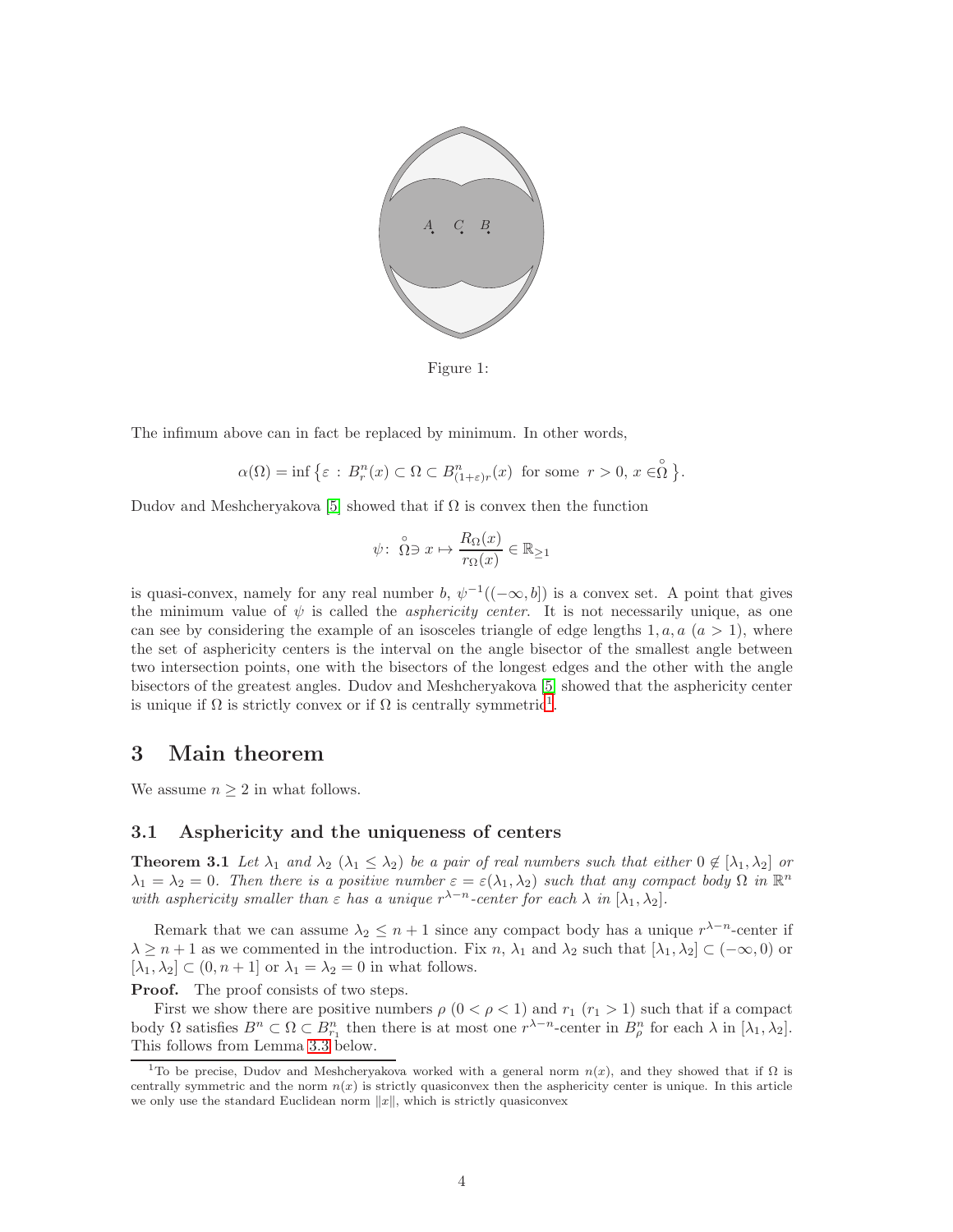Next we show there is a positive number  $r_2 > 1$  such that if  $B^n \subset \Omega \subset B^n_{r_2}$  then no point in the complement of  $B_{\rho}^n$  can be an  $r^{\lambda-n}$ -center for any  $\lambda$  in  $[\lambda_1, \lambda_2]$ . This follows from Corollary [3.8](#page-8-0) below.

Then the theorem follows if we put  $\varepsilon = \min\{r_1, r_2\}.$ 

Let us list some formulae to be used later.

• ([\[15\]](#page-18-0) Proposition 2.5) When  $\lambda < 0$  and  $x \in \stackrel{\circ}{\Omega}$ 

$$
V_{\Omega}^{(\lambda)}(x) = -\int_{\Omega^c} |x - y|^{\lambda - n} d\mu(y) \quad (\lambda < 0, x \in \stackrel{\circ}{\Omega}). \tag{3.1}
$$

• ([\[15\]](#page-18-0) Proposition 2.3) Under a homothety  $\mathbb{R}^n \ni x \mapsto kx \in \mathbb{R}^n$   $(k > 0)$ ,

<span id="page-4-2"></span>
$$
V_{k\Omega}^{(\lambda)}(kx) = \begin{cases} k^{\lambda} V_{\Omega}^{(\lambda)}(x) & \text{if } \lambda \neq 0, \\ V_{\Omega}^{(0)}(x) + \sigma_{n-1} \log k & \text{if } \lambda = 0 \text{ and } x \in \stackrel{\circ}{\Omega}, \end{cases}
$$
(3.2)

where  $\sigma_{n-1}$  is the volume of the unit  $(n-1)$ -sphere.

• ([\[15\]](#page-18-0) Theorem 2.8) When  $x \notin \partial \Omega$  the potential can be expressed by the boundary integral as

<span id="page-4-3"></span>
$$
V_{\Omega}^{(\lambda)}(x) = \frac{1}{\lambda} \int_{\partial \Omega} |x - y|^{\lambda - n} (y - x) \cdot \nu \, d\sigma(y) \quad (\lambda \neq 0), \tag{3.3}
$$

$$
V_{\Omega}^{(0)}(x) = \int_{\partial\Omega} \frac{\log|x-y|}{|x-y|^n} (y-x) \cdot \nu \, d\sigma(y) \qquad (\lambda = 0), \tag{3.4}
$$

where  $\nu$  is the unit outer normal vector of  $\Omega$ .

It is useful to consider

$$
\widehat{V}_{\Omega}^{(\lambda)}(x) = \begin{cases}\n\frac{1}{n-\lambda} V_{\Omega}^{(\lambda)}(x) & (\lambda \neq n), \\
V_{\Omega}^{\log}(x) = \int_{\Omega} \log \frac{1}{|x-y|} d\mu(y) & (\lambda = n)\n\end{cases}
$$

to deal with the derivatives of the potentials in a uniform manner. Then an  $r^{\lambda-n}$ -center is a point that gives the maximum value of  $\widehat{V}_{\Omega}^{(\lambda)}$  on  $\mathbb{R}^n$  ( $\lambda > 0$ ) or on  $\stackrel{\circ}{\Omega}$  ( $\lambda \leq 0$ ). We replace  $r^0/0$  by log r  $(r > 0)$  in our formulae in what follows, although  $\log r = \lim_{a \to 0} (r^a - 1)/a$  in fact, so that we do not have to deal with the case  $\lambda = n$  separately. Then

<span id="page-4-0"></span>
$$
\frac{\partial \widehat{V}_{\Omega}^{(\lambda)}}{\partial x_j}(x) = \int_{\partial \Omega} \frac{|x - y|^{\lambda - n}}{\lambda - n} e_j \cdot \nu \, d\sigma(y) \qquad (x \notin \partial \Omega \text{ or } \lambda > 1)
$$
\n(3.5)

$$
= \int_{\Omega} |x - y|^{\lambda - n - 2} (y_j - x_j) d\mu(y) \qquad (x \in \Omega^c \text{ or } \lambda > 1), \tag{3.6}
$$

$$
\frac{\partial^2 \widehat{V}_{\Omega}^{(\lambda)}}{\partial x_i \partial x_j}(x) = -\int_{\partial \Omega} |x - y|^{\lambda - n - 2} (y_i - x_i) e_j \cdot \nu \, d\sigma(y) \qquad (x \notin \partial \Omega \text{ or } \lambda > 2)
$$
\n(3.7)

$$
= -\int_{\Omega} |x-y|^{\lambda - n - 4} \left( (\lambda - n - 2)(y_i - x_i)(y_j - x_j) + \delta_{ij} |x - y|^2 \right) d\mu(y) \qquad (3.8)
$$

$$
(x \in \Omega^c \text{ or } \lambda > 2),
$$

<span id="page-4-1"></span>where  $e_j$  is the j-th unit vector of  $\mathbb{R}^n$  and  $\delta_{ij}$  is Kronecker's delta (cf. [\[15\]](#page-18-0) Proposition 2.9, Corollary 2.11).

**Lemma 3.2** (1) Assume  $\Omega_1 \subset \Omega_2$ . If  $x \in \stackrel{\circ}{\Omega_1}$  or  $x \in \Omega_2^c$  or  $\lambda > 0$  then  $V_{\Omega_1}^{(\lambda)}$  $V_{\Omega_1}^{(\lambda)}(x) \leq V_{\Omega_2}^{(\lambda)}$  $\Omega_2^{(\lambda)}(x)$ .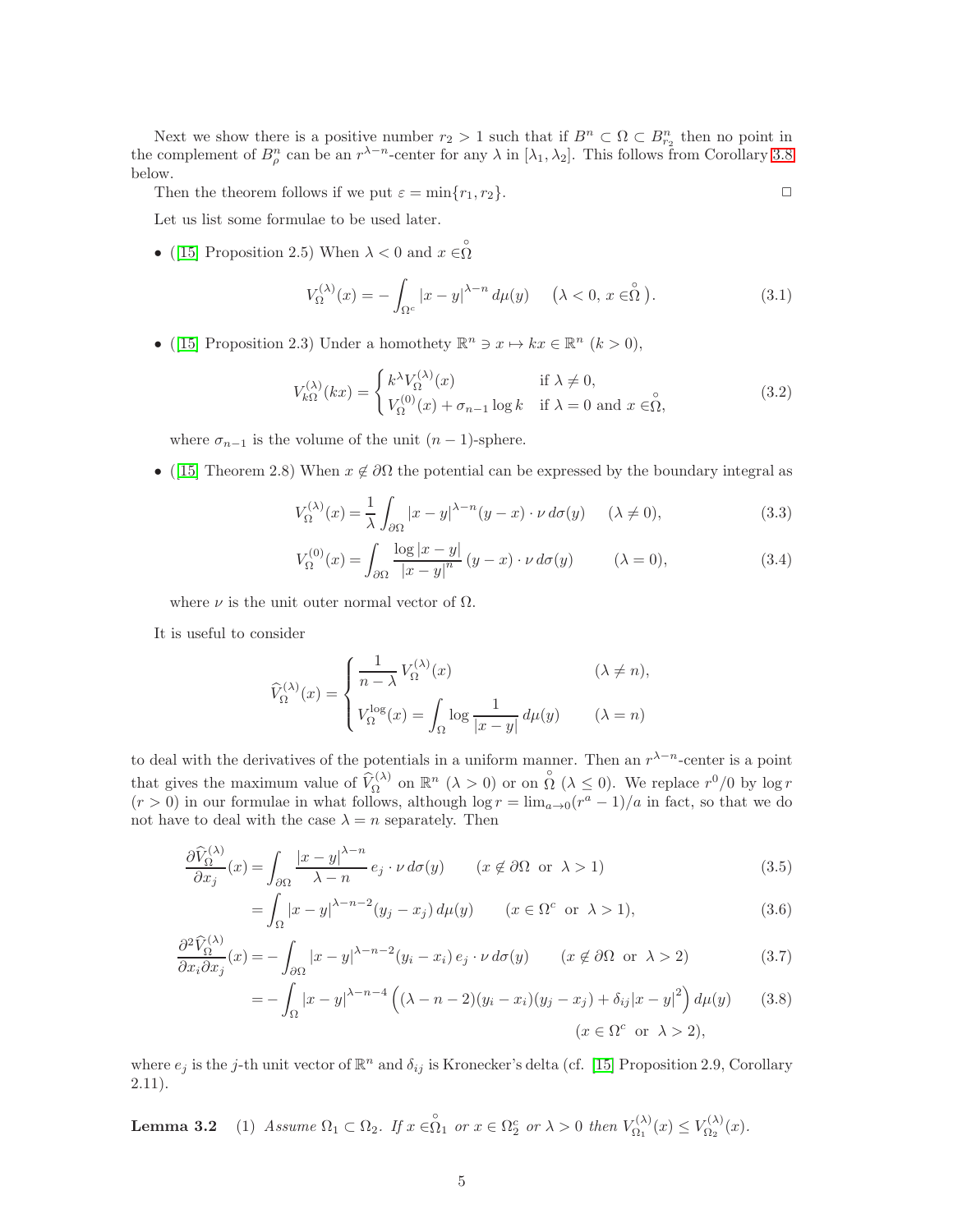(2) When  $\Omega$  is the unit ball,

<span id="page-5-1"></span>
$$
\frac{d}{dt}\widehat{V}_{B^n}^{(\lambda)}(te_j) < 0 \qquad (0 < t < 1 \text{ or } \lambda > 1 \text{ and } 0 < t \le 1), \tag{3.9}
$$

$$
\left. \frac{d^2}{dt^2} \widehat{V}_{B^n}^{(\lambda)}(te_j) \right|_{t=0} < 0 \tag{3.10}
$$

for any j.

We remark that the second derivative of  $\widehat{V}_{B^n}^{(\lambda)}(te_j)$   $(0 < t < 1)$  may be positive when t and n are sufficiently big.

Proof. (1) By Lemma 2.4 of [\[15\]](#page-18-0) we have

$$
V_{\Omega_2}^{(\lambda)}(x) - V_{\Omega_1}^{(\lambda)}(x) = \int_{\Omega_2 \setminus \Omega_1} |y - x|^{\lambda - n} d\mu(y) \ge 0
$$

since the integrand is positive.

(2) [\(3.9\)](#page-5-1) follows from the comparison of the absolute values of the integrand of [\(3.5\)](#page-4-0) at a pair of points y and y' which are symmetric in a hyperplane given by  $y_j = 0$ .

<span id="page-5-0"></span>[\(3.10\)](#page-5-1) follows from the fact that if  $i = j$  then the integrand of [\(3.7\)](#page-4-0) is positive when  $y_i \neq 0$ .

**Lemma 3.3** There are positive numbers  $\rho$   $(0 < \rho < 1)$  and  $r_1$   $(r_1 > 1)$  such that if a compact body  $\Omega$  satisfies  $B^n \subset \Omega \subset B^n_{r_1}$  then the Hessian of  $\widehat{V}_{\Omega}^{(\lambda)}$ 

$$
H\left(\widehat{V}_{\Omega}^{(\lambda)}\right)(x) = \left(\frac{\partial^2 \widehat{V}_{\Omega}^{(\lambda)}}{\partial x_i \partial x_j}(x)\right)
$$

is negative definite on  $B_{\rho}^{n}$  for any  $\lambda \in [\lambda_1, \lambda_2]$ .

**Proof.** (i) When  $\Omega$  is the unit ball and x is the origin, by [\(3.7\)](#page-4-0) we have

$$
\frac{\partial^2 \widehat{V}_{B^n}^{(\lambda)}}{\partial x_i \partial x_j}(0) = 0 \quad \text{if } i \neq j,
$$
  

$$
\frac{\partial^2 \widehat{V}_{B^n}^{(\lambda)}}{\partial x_i^2}(0) = -\int_{\partial \Omega} |x - y|^{\lambda - n - 2} y_i^2 d\sigma(y) < 0.
$$

Put

$$
C_0 = \max_{\lambda \in [\lambda_1, \lambda_2]} \frac{\partial^2 \widehat{V}_{B^n}^{(\lambda)}}{\partial x_i^2}(0) < 0,
$$

then the maximum of the eigenvalues of the Hessian  $H(\hat{V}_{B^n}^{(\lambda)})(0)$  is smaller than or equal to  $C_0$  for any  $\lambda$  in  $[\lambda_1, \lambda_2]$ .

Let  $F_{\Omega}(\lambda, x)$   $(\lambda \in [\lambda_1, \lambda_2], x \in B_{1/2}^n)$  be the maximum of the eigenvalues of the Hessian  $H(\widehat{V}_{\Omega}^{(\lambda)})(x)$ . Then  $F_{B^n}: [\lambda_1, \lambda_2] \times B_{1/2}^n \to \mathbb{R}$  is a continuous function. Since  $F_{B^n}(\lambda, 0) \leq C_0 < 0$ for any  $\lambda \in [\lambda_1, \lambda_2]$ , and  $[\lambda_1, \lambda_2] \times \{0\}$  is compact, there are positive numbers  $\tilde{\varepsilon}$  and  $\rho$  ( $\rho \leq 1/2$ ) such that  $F_{B<sup>n</sup>}([\lambda_1, \lambda_2] \times B_{\rho}^n) \subset (-\infty, -2\tilde{\varepsilon}).$ 

(ii) Put

$$
b = \max_{\lambda \in [\lambda_1, \lambda_2], x \in B_{\rho}^n, 1 \le i, j \le n} \left| \frac{\partial^2 \widehat{V}_{B^n}^{(\lambda)}}{\partial x_i \partial x_j}(x) \right|.
$$

Let  $\varphi$  be a map from  $[-(b+1), b+1]^{n(n+1)/2}$  to R that assigns to  $(a_{11}, \ldots, a_{1n}, a_{22}, \ldots, a_{2n}, \ldots, a_{nn})$ the maximum of the eigenvalues of a real symmetric matrix  $(a_{ij})$ . Since  $\varphi$  is continuous on a compact set, it is uniformly continuous. Therefore, for any positive number  $\varepsilon$  there is a positive number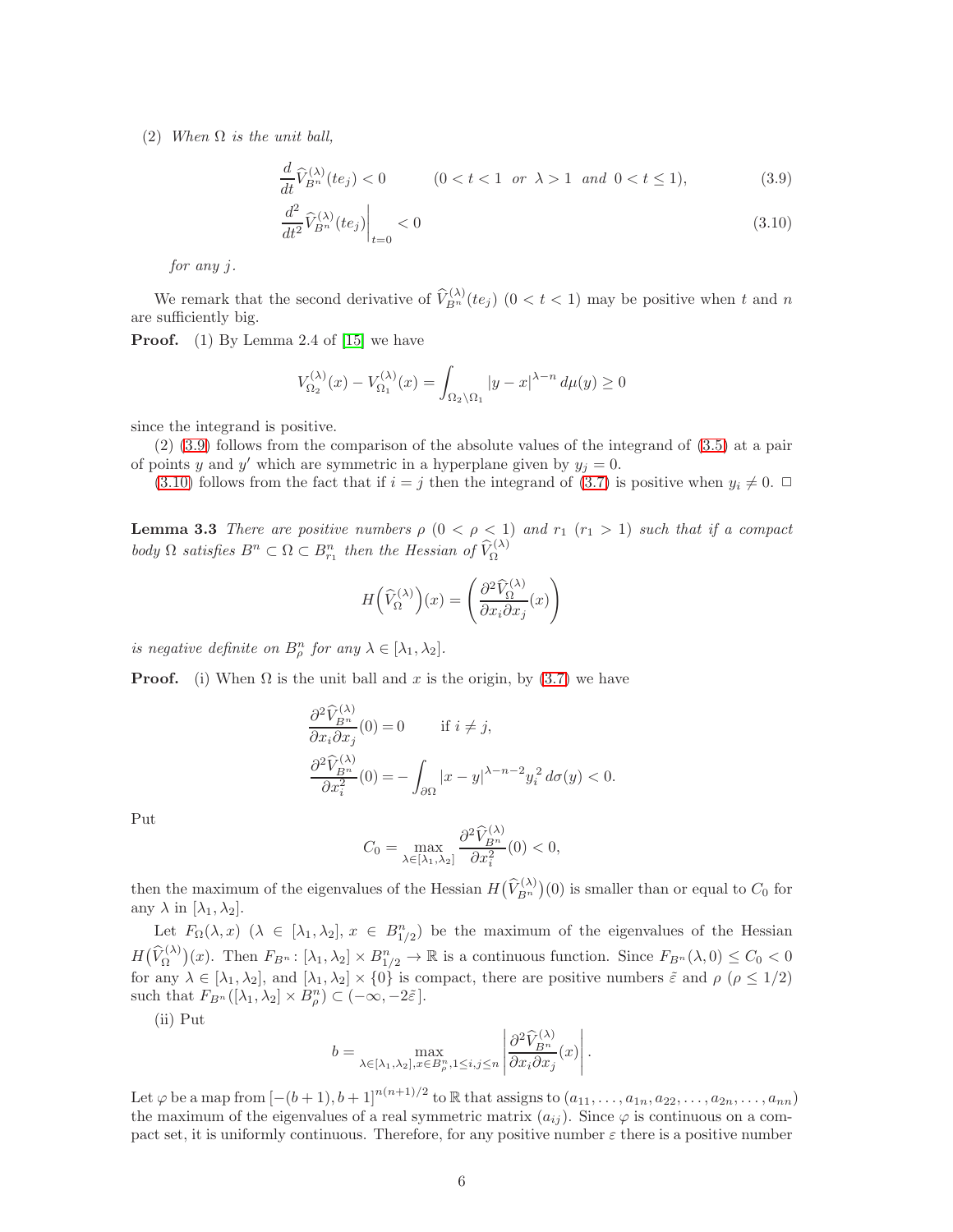$\delta$  ( $\delta \leq 1$ ) such that if  $(a_{ij})$  and  $(a'_{ij})$  in  $[-(b+1), b+1]^{n(n+1)/2}$  satisfy  $|a_{ij} - a'_{ij}| < \delta$  for any  $i, j$ then  $|\varphi(a_{ij}) - \varphi(a_{ij}')| < \varepsilon$ .

Let  $\delta$  be a positive number that corresponds to  $\tilde{\varepsilon}$  which was given in (i).

(iii) Since the integrand of [\(3.8\)](#page-4-0) is bounded when  $(\lambda, x, y)$  belongs to  $[\lambda_1, \lambda_2] \times B_\rho^n \times (B_2^n \setminus \mathbb{R}^n)$  $B^{n}$ ), there is  $r_1$   $(1 < r_1 \leq 2)$  such that

<span id="page-6-0"></span>
$$
\int_{B_{r_1}^n \backslash B^n} |x - y|^{\lambda - n - 4} |(\lambda - n - 2)(y_i - x_i)(y_j - x_j) + \delta_{ij}|x - y|^2 |d\mu(y) < \tilde{\delta}
$$
\n(3.11)

for any  $\lambda \in [\lambda_1, \lambda_2]$ ,  $x \in B_{\rho}^n$  and for any  $i, j$ .

(iv) Suppose  $B^n \subset \Omega \subset B_{r_1}^n$ . Then [\(3.8\)](#page-4-0) and [\(3.11\)](#page-6-0) imply that

$$
\left| \frac{\partial^2 \widehat{V}_{\Omega}^{(\lambda)}}{\partial x_i \partial x_j}(x) - \frac{\partial^2 \widehat{V}_{B^n}^{(\lambda)}}{\partial x_i \partial x_j}(x) \right| < \tilde{\delta}
$$

for any  $\lambda \in [\lambda_1, \lambda_2], x \in B_{\rho}^n$  and for any  $i, j$ . Then the argument in (ii) implies that  $|F_{\Omega}(\lambda, x) |F_{B^n}(\lambda, x)| < \tilde{\varepsilon}$  for any  $\lambda \in [\lambda_1, \lambda_2]$  and  $x \in B^n_{\rho}$ . Since  $F_{B^n}(\lambda, x) \le -2\tilde{\varepsilon}$  for any  $\lambda \in [\lambda_1, \lambda_2]$  and  $x \in B_{\rho}^n$  by the argument in (i), it follows that  $F_{\Omega}(\lambda, x) < -\tilde{\varepsilon} < 0$  for any  $\lambda \in [\lambda_1, \lambda_2]$  and  $x \in B_{\rho}^n$ , which completes the proof.  $\Box$ 

**Lemma 3.4** Assume  $\lambda_2 < n$ . Then there is a positive number  $r_3 > 1$  such that

$$
V_{B_{r_3}^n}^{(\lambda)}(x) < V_{B_n}^{(\lambda)}(0) \quad \text{if } \rho \le |x| < r_3
$$

for any  $\lambda \in [\lambda_1, \lambda_2]$ , where  $\rho$  is a positive number given in Lemma [3.3.](#page-5-0)

**Proof.** The proofs are divided into the following three cases.

(1) Suppose  $\lambda_1 > 0$  i.e.  $[\lambda_1, \lambda_2] \subset (0, n)$ . First note that

$$
[\lambda_1, \lambda_2] \times [0, 1) \ni (\lambda, t) \mapsto V_{B^n}^{(\lambda)}(te_1) \in \mathbb{R}_{>0}
$$

is continuous. Fixing  $\lambda$ , Lemma [3.2](#page-4-1) (2) implies that  $V_{B_n}^{(\lambda)}(te_1)$  is a decreasing function of  $t \in [0,1)$ . Put

$$
C_1 = \min_{\lambda \in [\lambda_1, \lambda_2]} \frac{V_{B^n}^{(\lambda)}(0)}{V_{B^n}^{(\lambda)}(\frac{\rho}{2}e_1)},
$$

then  $C_1 > 1$ . Take a constant  $C_2$  so that  $1 < C_2 < \min\{2^{\lambda_2}, C_1\}$ , and put  $r_3 = C_2^{1/\lambda_2}$ . Then  $1 < r_3 < 2$  and  $r_3 \le r_3^{\lambda_2} = C_2 < C_1$  ( $\lambda \in [\lambda_1, \lambda_2]$ ). If  $\rho \le t < r_3$ , then  $\rho/2 < t/r_3 < 1$ . Using [\(3.2\)](#page-4-2) we have

$$
V_{B_{r_3}^n}^{(\lambda)}(te_1) = r_3^{\lambda} V_{B^n}^{(\lambda)}\left(\frac{t}{r_3}e_1\right) < r_3^{\lambda} V_{B^n}^{(\lambda)}\left(\frac{\rho}{2}e_1\right) < C_1 V_{B^n}^{(\lambda)}\left(\frac{\rho}{2}e_1\right) \leq V_{B^n}^{(\lambda)}(0).
$$

(2) Suppose  $\lambda_2 < 0$  i.e.  $[\lambda_1, \lambda_2] \subset (-\infty, 0)$ . The proof is nearly parallel to the above one. Note that

$$
[\lambda_1, \lambda_2] \times [0, 1) \ni (\lambda, t) \mapsto V_{B^n}^{(\lambda)}(te_1) \in \mathbb{R}_{< 0}
$$

is continuous. Put

$$
C_1'=\max_{\lambda\in[\lambda_1,\lambda_2]}\frac{V_{B^n}^{(\lambda)}(0)}{V_{B^n}^{(\lambda)}\left(\frac{\rho}{2}\,e_1\right)},
$$

then  $0 < C_1' < 1$ . Take a constant  $C_2'$  so that  $1 > C_2' > \max\{2^{\lambda_1}, C_1'\}$ , and put  $r_3' = C_2'^{1/\lambda_1}$ . Then  $1 < r'_3 < 2$  and  $r'_3$   $\ge r'_3$   $\lambda_1 = C'_2 > C'_1$  ( $\lambda \in [\lambda_1, \lambda_2]$ ). If  $\rho \le t < r'_3$ , then  $\rho/2 < t/r'_3 < 1$ . Using [\(3.2\)](#page-4-2) we have

$$
V_{B_{r'_3}^n}^{(\lambda)}(te_1) = r'_3{}^{\lambda} V_{B^n}^{(\lambda)}\left(\frac{t}{r'_3}e_1\right) < r'_3{}^{\lambda} V_{B^n}^{(\lambda)}\left(\frac{\rho}{2}e_1\right) < C'_1 V_{B^n}^{(\lambda)}\left(\frac{\rho}{2}e_1\right) \leq V_{B^n}^{(\lambda)}(0).
$$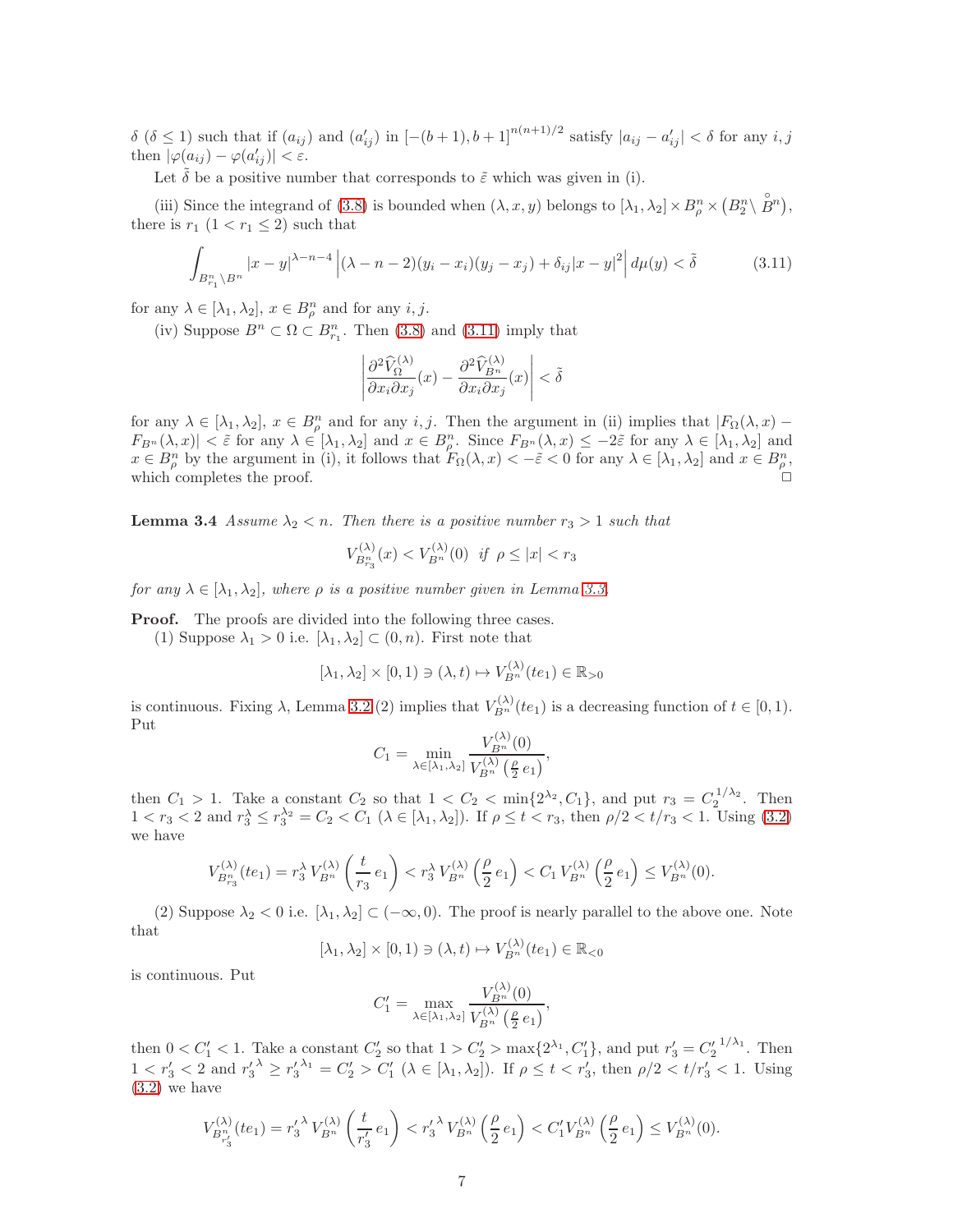(3) Suppose  $\lambda_1 = \lambda_2 = 0$ . Put  $r''_3 = \sqrt{1 + \rho^2/2}$ . Then if  $r''_3 > t \ge \rho$  then [\(3.2\)](#page-4-2), Lemma [3.2](#page-4-1) (2) and [\(4.12\)](#page-12-0) imply

$$
V_{B_{r'_3}^n}^{(0)}(te_1) = V_{B^n}^{(0)}\left(\frac{t}{r''_3}e_1\right) + \sigma_{n-1}\log r''_3 = \sigma_{n-1}\log\sqrt{{r''_3}^2 - t^2} \le \sigma_{n-1}\log\sqrt{{r''_3}^2 - \rho^2} < 0 = V_{B^n}^{(0)}(0).
$$

<span id="page-7-1"></span>**Corollary 3.5** Assume  $\lambda_2 < n$ . If  $B^n \subset \Omega \subset B_{r_3}^n$  then no point in the complement of  $B_{\rho}^n$  can be an  $r^{\lambda-n}$ -center for any  $\lambda$  in  $[\lambda_1, \lambda_2]$ .

**Proof.** Assume  $|x| \ge \rho$ . When  $\lambda_2 \le 0$  we further assume that  $x \in \overset{\circ}{\Omega}$ . Then by Lemma [3.2](#page-4-1) (1) we have

$$
V_{\Omega}^{(\lambda)}(x) \le V_{B_{r_3}^n}^{(\lambda)}(x) < V_{B_n}^{(\lambda)}(0) \le V_{\Omega}^{(\lambda)}(0),
$$

which implies that x cannot be an  $r^{\lambda-n}$ -center of  $\Omega$ .

 $\Box$ 

**Lemma 3.6** Assume  $\lambda_1 > n-1$ . Then there is a positive number  $r_4 > 1$  such that if  $B^n \subset \Omega \subset B^n_{r_4}$ then  $\overline{a}$  $\sim$ 

$$
\sup_{\rho \le |x| \le r_4, \lambda \in [\lambda_1, \lambda_2]} \frac{d}{dt} \left. \widehat{V}_{\Omega}^{(\lambda)} \left( x + t \frac{x}{|x|} \right) \right|_{t=0} < 0,
$$

where  $\rho$  is a positive number given in Lemma [3.3.](#page-5-0)

**Proof.** By choosing an axes with  $e_1 = x/|x|$ , the inequality above can be reduced to

$$
\sup_{\rho \leq t \leq r_4, \lambda \in [\lambda_1, \lambda_2]} \frac{d}{dt} \widehat{V}_{\Omega}^{(\lambda)}(te_1) < 0.
$$

[\(3.6\)](#page-4-0) implies

<span id="page-7-0"></span>
$$
\frac{d}{dt}\widehat{V}_{\Omega}^{(\lambda)}(te_1) = \int_{\Omega} |te_1 - y|^{\lambda - n - 2}(y_1 - t) d\mu(y).
$$
 (3.12)

The proof is divided into two cases according to whether x belongs to  $B<sup>n</sup>$  or not. Let us first prepare two estimates to be used.

(i) Since [\(3.12\)](#page-7-0) is continuous in  $\lambda$  and t, and is negative when  $\Omega$  is the unit ball and  $t > 0$  by Lemma  $3.2$  (2), if we put

$$
C_2 = \max_{\lambda \in [\lambda_1, \lambda_2], t \in [\rho, 1]} \int_{B^n} |te_1 - y|^{\lambda - n - 2} (y_1 - t) d\mu(y)
$$

then  $C_2 < 0$ .

There is a positive number  $r_5$   $(r_5 > 1)$  such that

$$
\int_{A_{+}(r_{5},t)}|te_{1}-y|^{\lambda-n-2}(y_{1}-t)\,d\mu(y)<-C_{2}
$$

for any  $\lambda \in [\lambda_1, \lambda_2]$  and  $t \in [\rho, 1]$ , where  $A_+(r_5, t)$  is the part of the annulus  $B_{r_5}^n \setminus$  $\overset{\circ}{B}{}^{n}$  on the right side of point  $te_1$ :

$$
A_+(r_5,t) = \{y = (y_1,\ldots,y_n) \in \mathbb{R}^n : 1 \le |y| \le r_5, y_1 \ge t\}.
$$

This can be verified by the same argument as in Lemma [3.3](#page-5-0) (iii).

(ii) Put

$$
C_3 = \max_{\lambda \in [\lambda_1, \lambda_2], 1 \le t \le 2} \int_{B^n} |te_1 - y|^{\lambda - n - 2} (y_1 - t) d\mu(y) < 0,
$$
  

$$
C_4 = \max_{\lambda \in [\lambda_1, \lambda_2]} \int_{B^n_+} |y|^{\lambda - n - 2} y_1 d\mu(y) > 0,
$$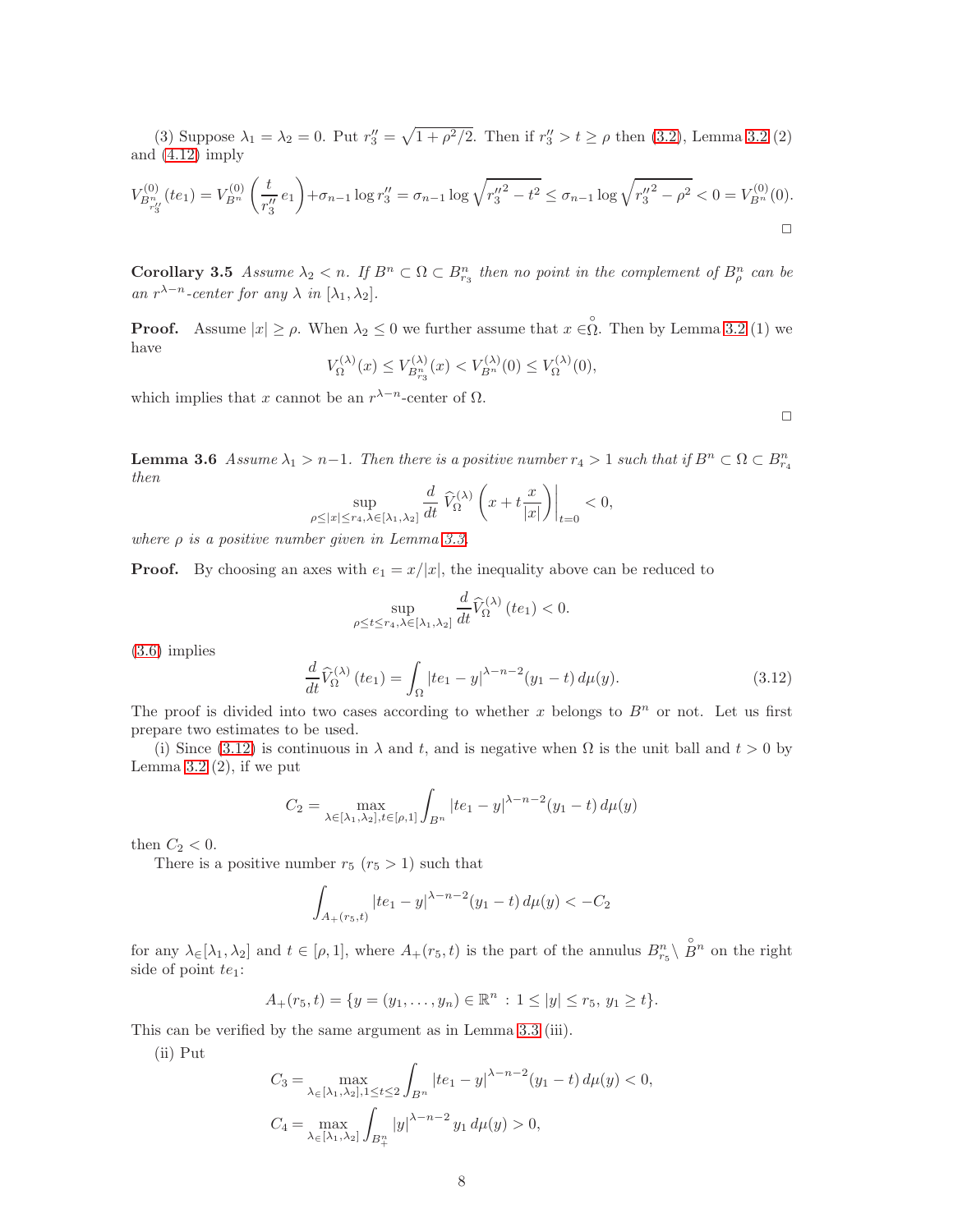where  $B_+^n = \{y \in B^n : y_1 \ge 0\}.$ 

Put

$$
k = \min \left\{ \frac{1}{2} \min_{\lambda \in [\lambda_1, \lambda_2]} \left( \frac{-C_3}{C_4} \right)^{1/(\lambda - 1)}, \sqrt{3} \right\}
$$
 and  $r_6 = \sqrt{1 + k^2}$ .

Remark that  $\lambda - 1 > n - 2 \ge 0$  since  $\lambda_1 > n - 1$ ,  $r_6 \le 2$  since  $k \le \sqrt{3}$ , and  $k^{\lambda - 1}C_4 < -C_3$  for any  $\lambda \in [\lambda_1, \lambda_2].$ 

Put  $B_{+}^{n}(r_{6}, t) = \{y \in B_{r_{6}}^{n} : y_{1} \geq t\}$  for  $1 \leq t \leq r_{6}$ . If  $1 \leq t \leq r_{6}$  then  $B_{+}^{n}(r_{6}, t) \subset kB_{+}^{n} + t$ , where  $kB_{+}^{n} + t = \{y + t : y \in kB_{+}^{n}\}\$  (Figure [3\)](#page-9-0), which implies

$$
\int_{B_+^n(r_6,t)} |te_1 - y|^{\lambda - n - 2} (y_1 - t) d\mu(y) \le \int_{kB_+^n + t} |te_1 - y|^{\lambda - n - 2} (y_1 - t) d\mu(y)
$$
  
=  $k^{\lambda - 1} \int_{B_+^n} |y|^{\lambda - n - 2} y_1 d\mu(y)$   
 $\le k^{\lambda - 1} C_4$   
 $< -C_3.$ 

(iii) Put  $r_4 = \min\{r_5, r_6\}$ . Suppose  $B^n \subset \Omega \subset B^n_{r_4}$ ,  $\lambda \in [\lambda_1, \lambda_2]$  and  $\rho \le t \le r_4$ . Put

$$
H_+(t) = \{ y \in \mathbb{R}^n : y_1 > t \}, \quad H_-(t) = \{ y \in \mathbb{R}^n : y_1 < t \}.
$$

Remark that the integrand of [\(3.6\)](#page-4-0) when  $x = te_1$  is positive on  $H_+(t)$  and negative on  $H_-(t)$ .

(iii-a) Suppose  $\rho \le t < 1$ . Since  $\Omega \cap H_-(t) \supset B^n \cap H_-(t)$  and  $\Omega \cap H_+(t) \subset B^n_{r_4} \cap H_+(t)$  we have

$$
\frac{d}{dt}\widehat{V}_{\Omega}^{(\lambda)}(te_1) = \int_{\Omega} |te_1 - y|^{\lambda - n - 2}(y_1 - t) d\mu(y) \n\leq \int_{(B^n \cap H_-(t)) \cup (B^n_{r_4} \cap H_+(t))} |te_1 - y|^{\lambda - n - 2}(y_1 - t) d\mu(y) \n= \int_{B^n} |te_1 - y|^{\lambda - n - 2}(y_1 - t) d\mu(y) + \int_{A_+(r_4,t)} |te_1 - y|^{\lambda - n - 2}(y_1 - t) d\mu(y) \n< 0
$$

by the argument in (i) (Figure [2\)](#page-9-1).

(iii-b) Suppose  $1 \le t \le r_4$ . Since  $\Omega \cap H_-(t) \supset B^n$  and  $\Omega \cap H_+(t) \subset B^n_+(r_4, t) \subset B^n_+(r_6, t)$  we have

$$
\frac{d}{dt}\widehat{V}_{\Omega}^{(\lambda)}(te_1) \le \int_{B^n} |te_1 - y|^{\lambda - n - 2} (y_1 - t) d\mu(y) + \int_{B^n_+(r_6, t)} |te_1 - y|^{\lambda - n - 2} (y_1 - t) d\mu(y) < 0
$$

<span id="page-8-1"></span>by the argument in (ii), which completes the proof.  $\Box$ 

**Corollary 3.7** Assume  $\lambda_1 > n-1$ . If  $B^n \subset \Omega \subset B_{r_4}^n$  then no point in the complement of  $B_p^n$  can be an  $r^{\lambda-n}$ -center for any  $\lambda$  in  $[\lambda_1, \lambda_2]$ .

<span id="page-8-0"></span>Corollary 3.8 Put  $r_2 = \min\{r_3, r_4\}$ . If  $B^n \subset \Omega \subset B_{r_2}^n$  then no point in the complement of  $B_{\rho}^n$ can be an  $r^{\lambda-n}$ -center for any  $\lambda$  in  $[\lambda_1, \lambda_2]$ .

**Proof.** By Corollaries [3.5](#page-7-1) and [3.7](#page-8-1) we have only to consider the case when  $n \leq \lambda_2 < n + 1$  and  $0 < \lambda_1 \leq n-1$ . Then  $[\lambda_1, \lambda_2] = [\lambda_1, n-1/3] \cup [n-2/3, \lambda_2]$ ; the first interval is treated in Corollary 3.5 and the second by Corollary 3.7. [3.5](#page-7-1) and the second by Corollary [3.7.](#page-8-1)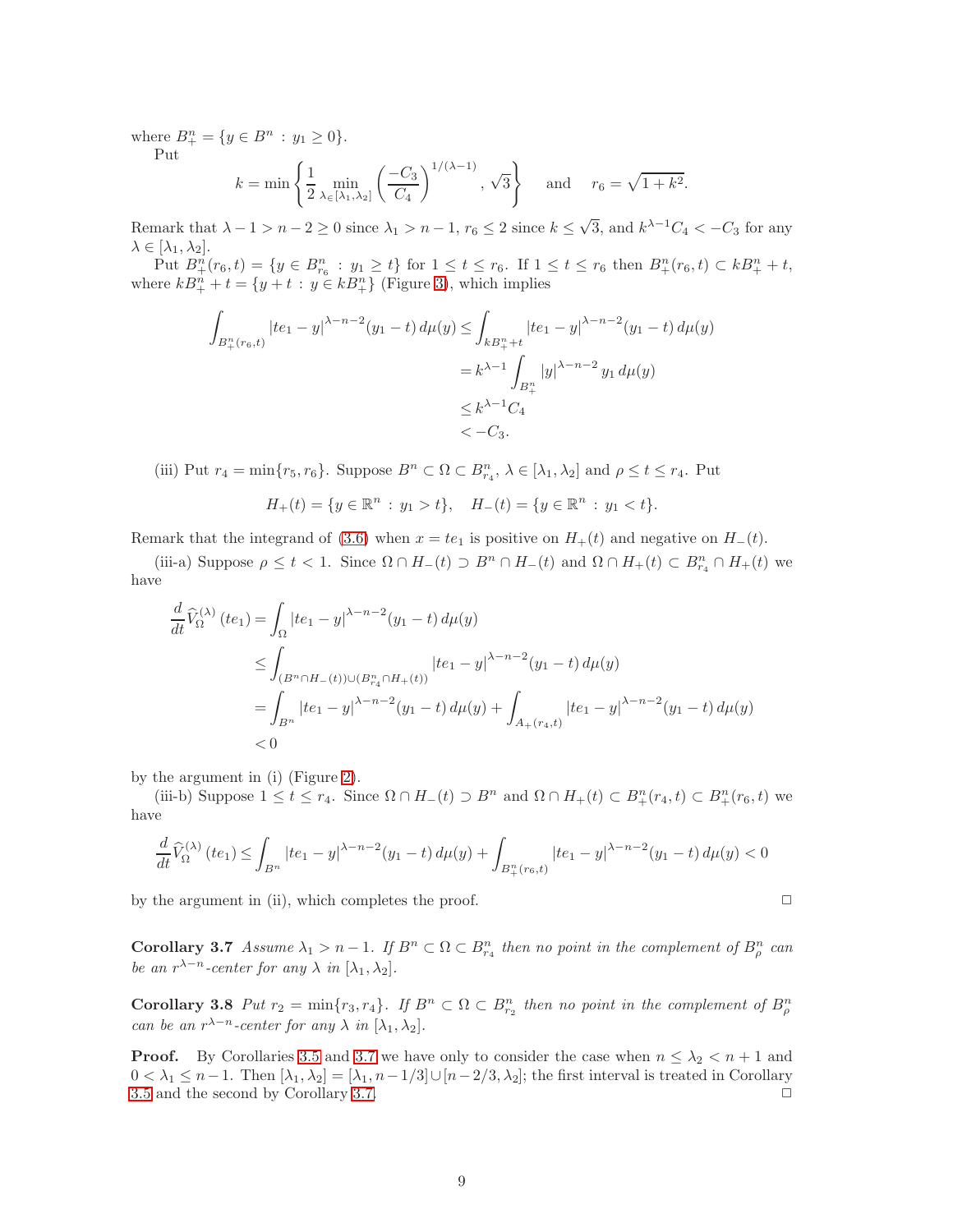

<span id="page-9-1"></span>Figure 2:  $A_+(r_4, t)$ 

<span id="page-9-0"></span> $_{+}^{n}(r_{6}, t)$  and  $kB_{+}^{n} + t$ 

## 3.2 Uniqueness of centers of parallel bodies

As a corollary of Theorem [3.1](#page-3-2) we obtain

Corollary 3.9 For any pair of real numbers  $\lambda_1, \lambda_2 \ (\lambda_1 \leq \lambda_2)$  with either  $0 \notin [\lambda_1, \lambda_2]$  or  $\lambda_1 = \lambda_2 =$ 0 there is a positive number  $C = C(\lambda_1, \lambda_2)$  such that  $\Omega_\ell$  defined by [\(1.3\)](#page-1-0) has a unique  $r^{\lambda-n}$ -center for each  $\lambda$  in  $[\lambda_1, \lambda_2]$  if  $\ell$  is greater than C times the diameter of  $\Omega$ .

**Proof.** Let  $\Omega$  be a compact body whose diameter is d. Let x be a point in the interior of  $\Omega$ . Since  $\{x\} \subset \Omega \subset B_d^n(x)$ , for any positive number  $\ell$  we have  $B_{\ell}^n(x) \subset \Omega_{\ell} \subset B_{\ell+d}^n(x)$ , which implies  $\ell \leq r(x, \Omega_{\ell}) \leq R(x, \Omega_{\ell}) \leq \ell + d$  and hence  $\alpha(\Omega_{\ell}) \leq d/\ell$ . If we put  $C(\lambda_1, \lambda_2) = 1/\varepsilon(\lambda_1, \lambda_2)$ , where  $\varepsilon(\lambda_1, \lambda_2)$  is given in Theorem 3.1. Corollary holds.  $\varepsilon(\lambda_1, \lambda_2)$  is given in Theorem [3.1,](#page-3-2) Corollary holds.

## 4 Potential of a unit ball

In this section we study the regularized potentials of a unit ball and give formulae to express them in terms of the Gauss hypergeometric functions. We remark that some of the content of this section has appeared in the literature (see Remark [4.6\)](#page-13-0). The consideration of the case where regularization is needed for the definition of the potential is new.

#### 4.1 Hypergeometric functions

Let  ${}_2F_1(a, b; c; u)$  be the Gauss hypergeometric function

$$
{}_2F_1(a,b;c;u) = \sum_{k=0}^{\infty} \frac{(a)_k (b)_k}{k! (c)_k} u^k \qquad (|u| < 1),
$$

where  $(p)_k$  is the Pochhammer symbol

$$
(p)_k = p(p+1)...(p+k-1) = \frac{\Gamma(p+k)}{\Gamma(p)}
$$
.

The Gauss hypergeometric function is the solution of the following hypergeometric differential equation, namely, if we put  $w(u) = {}_2F_1(a, b; c; u)$  then it satisfies

<span id="page-9-2"></span>
$$
u(1-u)w'' + (c - (a+b+1)u)w' - ab w = 0.
$$
\n(4.1)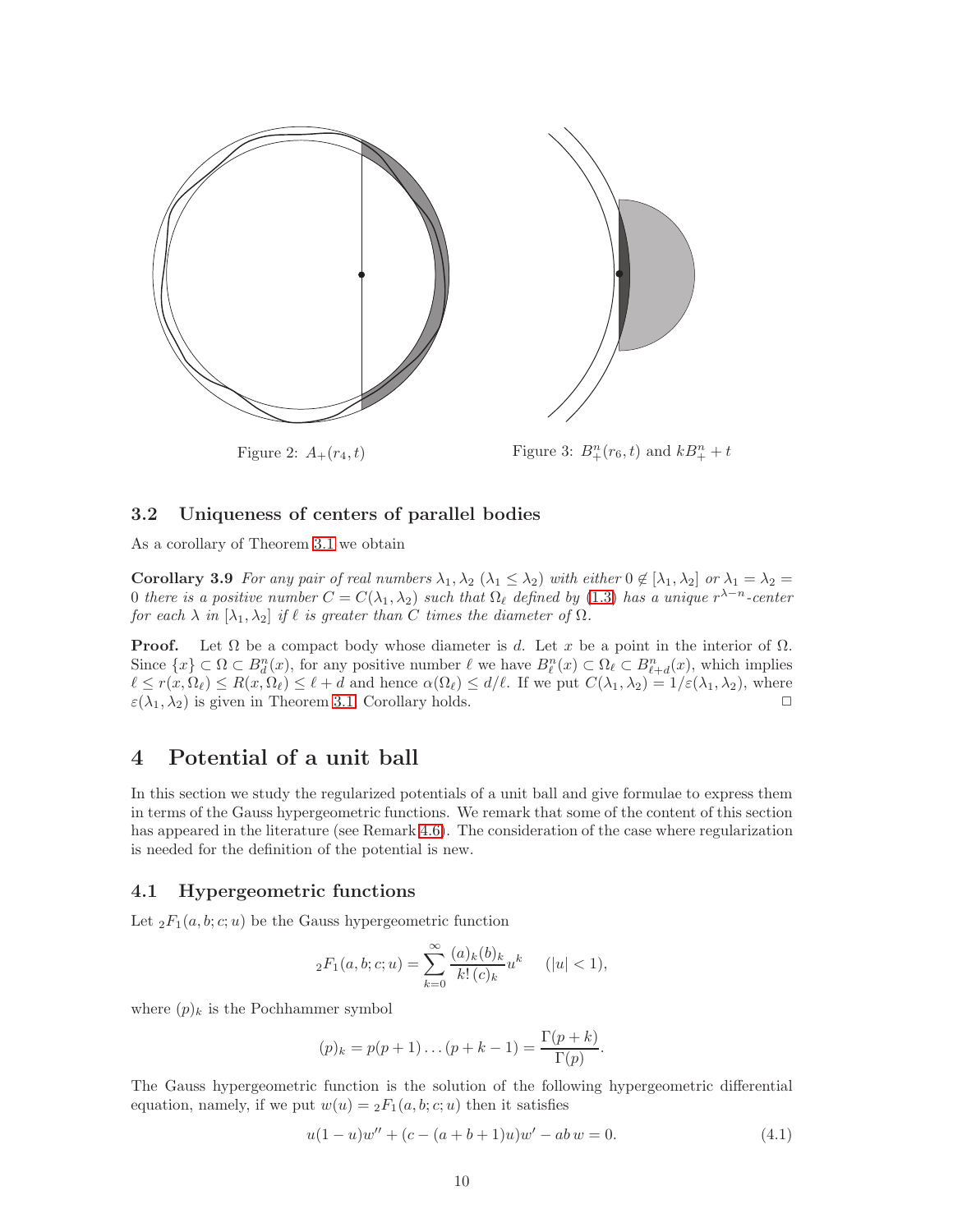The derivative is given by

<span id="page-10-3"></span>
$$
\frac{d}{du} {}_2F_1(a, b; c; u) = \frac{ab}{c} {}_2F_1(a+1, b+1; c+1; u).
$$
\n(4.2)

The Gauss theorem states

<span id="page-10-4"></span>
$$
{}_2F_1(a,b;c;1) = \frac{\Gamma(c)\Gamma(c-a-b)}{\Gamma(c-a)\Gamma(c-b)}
$$
\n(4.3)

if  $Re c - a - b > 0$ .

## 4.2 Formula of the potential of a unit ball

Put  $V(t) = V_{B_n}^{(\lambda)}(te_1)$  and  $x_t = te_1$  in what follows. Then [\(3.3\)](#page-4-3), [\(3.5\)](#page-4-0) and [\(3.7\)](#page-4-0) imply

<span id="page-10-0"></span>
$$
V(t) = \frac{1}{\lambda} \int_{S^{n-1}} |te_1 - y|^{\lambda - n} (1 - ty_1) d\sigma(y) \qquad (\lambda \neq 0), \tag{4.4}
$$

$$
V'(t) = -\int_{S^{n-1}} |te_1 - y|^{\lambda - n} y_1 d\sigma(y), \tag{4.5}
$$

$$
V''(t) = -(\lambda - n) \int_{S^{n-1}} |te_1 - y|^{\lambda - n - 2} (t - y_1) y_1 d\sigma(y)
$$

for  $|t| \neq 1$ . Note that from [\(4.4\)](#page-10-0) and [\(4.5\)](#page-10-0) we obtain

<span id="page-10-1"></span>
$$
\int_{S^{n-1}} |x_t - y|^{\lambda - n} dy = \lambda V(t) - t V'(t) = \left(\lambda - t \frac{d}{dt}\right) V_{B^n}^{(\lambda)}(t)
$$
\n(4.6)

<span id="page-10-5"></span>for  $\lambda \neq 0$  and  $|t| \neq 1$ .

**Lemma 4.1** If  $\lambda \neq 0$  and  $|t| \neq 0, 1$  then the following reflection formula holds;

<span id="page-10-2"></span>
$$
V(t) = t^{\lambda - n} \left[ V\left(\frac{1}{t}\right) + \frac{1}{\lambda} \left(t - \frac{1}{t}\right) V'\left(\frac{1}{t}\right) \right].
$$
\n(4.7)

**Proof.** Let I be the inversion in the unit sphere  $S^{n-1}$  with center the origin. Then  $I(y) = y$  $(y \in S^{n-1})$  and  $I(x_t) = x_{1/t}$ , where  $x_t = te_1$ .



Figure 4:  $\angle x_tOy = \angle yOx_{1/t}$  and  $|Ox_t| : |Oy| = t : 1$ , where  $x_t = te_1$ 

Since  $\triangle Ox_t$ *y* is similar to  $\triangle Oyx_{1/t}$  with similarity ration  $1/t$  we have

$$
|x_t - y| = t |x_{1/t} - y|.
$$

Therefore, [\(4.4\)](#page-10-0), [\(4.5\)](#page-10-0), and [\(4.6\)](#page-10-1) yield

$$
V(t) = \frac{1}{\lambda} \int_{S^{n-1}} |x_t - y|^{\lambda - n} (1 - ty_1) dy
$$
  
= 
$$
\frac{t^{\lambda - n}}{\lambda} \int_{S^{n-1}} |x_{1/t} - y|^{\lambda - n} dy - \frac{t^{\lambda - n + 1}}{\lambda} \int_{S^{n-1}} |x_{1/t} - y|^{\lambda - n} y_1 dy
$$
  
= 
$$
\frac{t^{\lambda - n}}{\lambda} \left[ \lambda V\left(\frac{1}{t}\right) - \frac{1}{t} V'\left(\frac{1}{t}\right) \right] + \frac{t^{\lambda - n + 1}}{\lambda} V'\left(\frac{1}{t}\right),
$$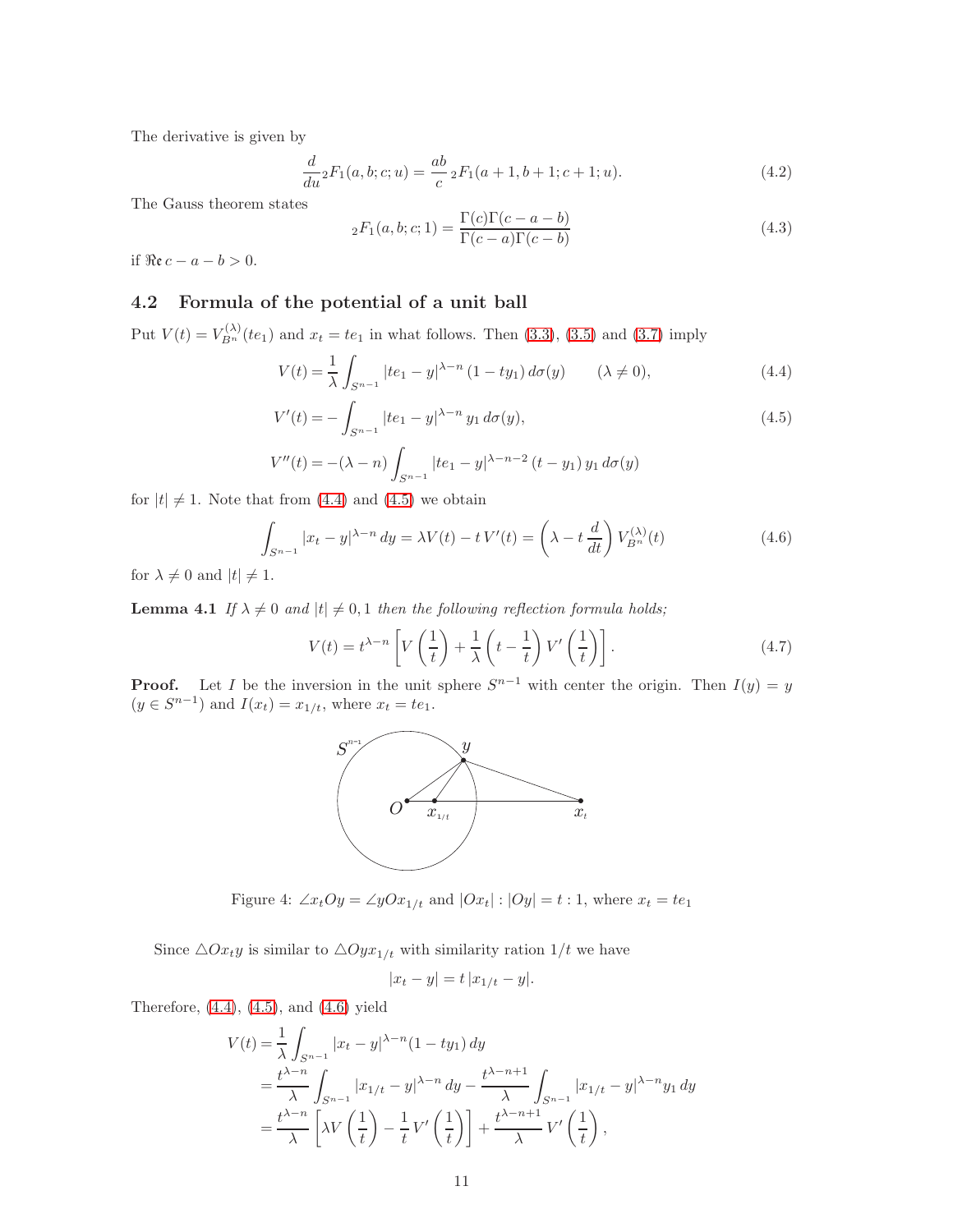<span id="page-11-1"></span>which implies  $(4.7)$ .  $\Box$ 

**Lemma 4.2** If  $\lambda \neq 0$  and  $|t| \neq 1$  the regularized Riesz potential of a unit n-ball satisfies a reflection formula in  $\lambda$ ;

$$
V_{B^n}^{(\lambda)}(t) = -(1 - t^2)^{\lambda} V_{B^n}^{(-\lambda)}(t) \qquad (|t| < 1)
$$
  

$$
V_{B^n}^{(\lambda)}(t) = (t^2 - 1)^{\lambda} V_{B^n}^{(-\lambda)}(t) \qquad (|t| > 1)
$$

**Proof.** (1) Suppose  $0 \le t < 1$ . Let  $I_t$  be an inversion in a unit sphere with center  $x_t = te_1$ . Then, since

$$
I_t(e_1) = \left(t + \frac{1}{1-t}\right)e_1, I_t(-e_1) = \left(t - \frac{1}{1+t}\right)e_1,
$$

the closure of the complement of  $I_t(B^n)$ , which we denote by  $(B^n)^*_{t}$ , is a ball with center  $x_{\hat{t}}$  and radius  $\rho$ , where

$$
\hat{t} = \frac{1}{2} \left[ \left( t + \frac{1}{1-t} \right) + \left( t - \frac{1}{1+t} \right) \right] = t + \frac{t}{1-t^2}
$$

$$
\rho = \frac{1}{2} \left[ \left( t + \frac{1}{1-t} \right) - \left( t - \frac{1}{1+t} \right) \right] = \frac{1}{1-t^2}.
$$

,

By Corollary 2.21 of [\[15\]](#page-18-0) we have

$$
V_{B^n}^{(\lambda)}(x_t) = -V_{(B^n)_t^*}^{(-\lambda)}(x_t).
$$

Let g be a composition of a homothety with ratio  $(1-t^2)^{-1}$  and then a translation by  $x_i$ :

$$
g(x_1,...,x_n) = \left(\hat{t} + \frac{x_1}{1-t^2}, \frac{x_2}{1-t^2}, \dots, \frac{x_n}{1-t^2}\right).
$$

Then  $(B^n)_t^* = g(B^n)$  and  $x_t = g(x_{-t})$ . Therefore, [\(3.2\)](#page-4-2) implies

$$
V_{B^n}^{(\lambda)}(x_t) = -V_{(B^n)_t}^{(-\lambda)}(x_t) = -\left(\frac{1}{1-t^2}\right)^{-\lambda} V_{B^n}^{(-\lambda)}(x_{-t}) = -(1-t^2)^{\lambda} V_{B^n}^{(-\lambda)}(x_t).
$$

(2) Suppose  $t > 1$ . Since  $x_t \notin B^n$ , we do not need regularization in defining the potential  $V_{B^n}^{(\lambda)}(x_t)$ . Let  $I_t, \hat{t}$ , and  $\rho$  be as in (1). Put  $\widetilde{B^n} = I_t(B^n)$  and  $\widetilde{y} = I_t(y)$   $(y \in B^n)$ . Since

$$
|x_t - y| = \frac{1}{|x_t - \widetilde{y}|}
$$
 and  $dy = \frac{1}{|x_t - \widetilde{y}|^{2n}} d\widetilde{y},$ 

we have

$$
V_{B^n}^{(\lambda)}(x_t) = \int_{B^n} |x_t - y|^{ \lambda - n} dy = \int_{\widetilde{B^n}} |x_t - \widetilde{y}|^{-\lambda - n} d\widetilde{y} = V_{\widetilde{B^n}}^{(-\lambda)}(x_t)
$$

On the other hand, since  $\widetilde{B^n}$  is equal to the image of  $B^n$  of a homothety with center  $x_t$  and ratio  $\rho$ , we have

$$
V_{\widetilde{B^n}}^{(-\lambda)}(x_t) = \rho^{-\lambda} V_{B^n}^{(-\lambda)}(x_t) = (t^2 - 1)^{\lambda} V_{B^n}^{(-\lambda)}(x_t),
$$

which completes the proof.  $\Box$ 

**Lemma 4.3** When  $\lambda \neq 0$  and  $|t| \neq 1$  the regularized Riesz potential of the unit ball  $V(t) = V_{B_n}^{(\lambda)}(t)$ satisfies the following differential equation:

<span id="page-11-0"></span>
$$
t(1-t^2)V''(t) + (n-1+(2\lambda-n-1)t^2)V'(t) - \lambda(\lambda-n)tV(t) = 0.
$$
 (4.8)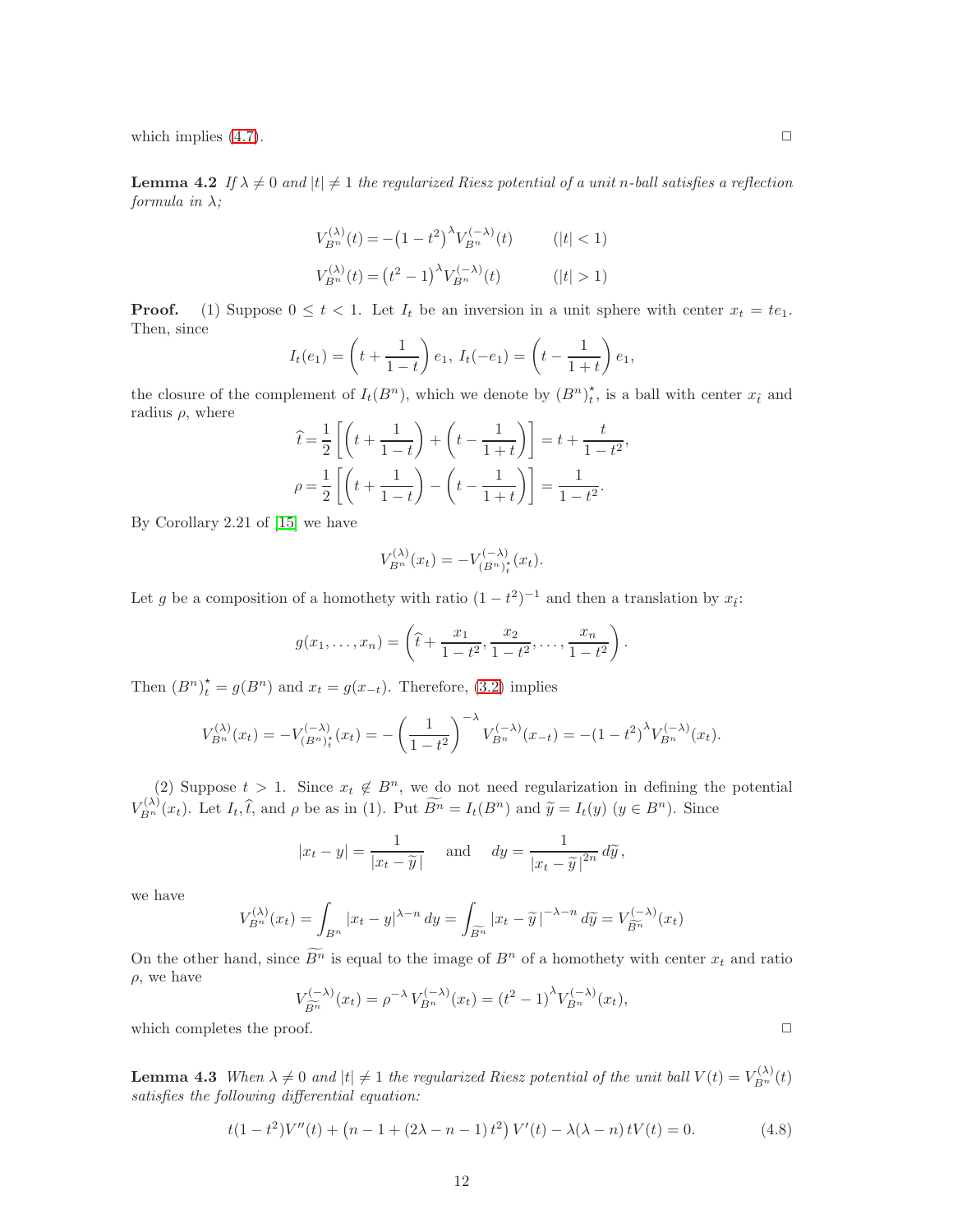**Proof.** The equation [\(4.8\)](#page-11-0) holds for  $t = 0$  since  $V'(0) = 0$  by symmetry. Therefore we may assume  $t > 0$ .

Substitution of t in  $(4.7)$  by  $1/t$  yields

$$
V\left(\frac{1}{t}\right) = t^{-\lambda+n} \left[ V(t) + \frac{1}{\lambda} \left(\frac{1}{t} - t\right) V'(t) \right].
$$

On the other hand, transposition of  $V(\frac{1}{t})$  in [\(4.7\)](#page-10-2) yields

$$
V\left(\frac{1}{t}\right) = t^{-\lambda+n} V(t) - \frac{1}{\lambda} \left(t - \frac{1}{t}\right) V'\left(\frac{1}{t}\right).
$$

Therefore

<span id="page-12-1"></span>
$$
V'(t) = t^{\lambda - n} V' \left(\frac{1}{t}\right). \tag{4.9}
$$

Differentiation of  $(4.7)$  by t yields

$$
V'(t) = (\lambda - n)t^{\lambda - n - 1} \left[ V\left(\frac{1}{t}\right) + \frac{1}{\lambda} \left(t - \frac{1}{t}\right) V'\left(\frac{1}{t}\right) \right]
$$
  
+  $t^{\lambda - n} \left[ -\frac{1}{t^2} V'\left(\frac{1}{t}\right) + \frac{1}{\lambda} \left(1 + \frac{1}{t^2}\right) V'\left(\frac{1}{t}\right) + \frac{1}{\lambda} \left(t - \frac{1}{t}\right) \left(-\frac{1}{t^2}\right) V''\left(\frac{1}{t}\right) \right]$   
=  $\frac{t^{\lambda - n - 2}}{\lambda} \left\{ - \left(t - \frac{1}{t}\right) V''\left(\frac{1}{t}\right) + \left[ (\lambda - n)(t^2 - 1) - \lambda + (t^2 + 1) \right] V'\left(\frac{1}{t}\right) + \lambda(\lambda - n)t V\left(\frac{1}{t}\right) \right\}$ 

Subsituting [\(4.9\)](#page-12-1) to the left hand side above and putting  $s = 1/t$ , we obtain

$$
\lambda V'(s) = s^2 \left\{ -\left(\frac{1}{s} - s\right) V''(s) + \left[ (\lambda - n) \left( \frac{1}{s^2} - 1 \right) - \lambda + \frac{1}{s^2} + 1 \right] V'(s) + \lambda (\lambda - n) \frac{1}{s} V(s) \right\},\,
$$

<span id="page-12-3"></span>which is equivalent to [\(4.8\)](#page-11-0).

$$
\Box
$$

**Theorem 4.4** Let  $V_{B^n}^{(\lambda)}(t)$  be the regularized Riesz potential of the unit n-ball at a point  $x_t = te_1$ . When  $|t| \neq 1$  or  $\lambda > 0$  it is given as follows.

(1) (cf. [\[2,](#page-17-5) [10,](#page-18-7) [17,](#page-18-8) [18\]](#page-18-9)) When  $|t| \neq 1$  and  $\lambda \neq 0$ 

$$
V_{B^n}^{(\lambda)}(t) = \begin{cases} \frac{\sigma_{n-1}}{\lambda} {}_2F_1\left(-\frac{\lambda}{2}, -\frac{\lambda-n}{2}; \frac{n}{2}; t^2\right) & (\vert t \vert < 1) \\ \frac{\sigma_{n-1}}{\lambda} & \lambda = n, n \end{cases} \tag{4.10}
$$

$$
\binom{n}{t} \binom{t}{t} - \binom{t}{n} \frac{\sigma_{n-1}}{n} t^{\lambda - n} \, {}_{2}F_{1}\left(-\frac{\lambda}{2} + 1, -\frac{\lambda - n}{2}; \frac{n}{2} + 1; \frac{1}{t^{2}}\right) \quad (|t| > 1) \tag{4.11}
$$

<span id="page-12-2"></span>where  $\sigma_{n-1}$  is the volume of the unit  $(n-1)$ -sphere.

(2) When  $|t| \neq 1$  and  $\lambda = 0$ 

$$
\int \sigma_{n-1} \log \sqrt{1 - t^2} \tag{4.12}
$$
\n
$$
\int (t < 1) \tag{4.13}
$$

<span id="page-12-0"></span>
$$
V_{B^n}^{(0)}(t) = \begin{cases} \sigma_{n-1} \log V^{1-\nu} & (1,12) \\ \sigma_{n-1} \left( \frac{1}{2} \log \frac{t+1}{t-1} - \sum_{j=1}^{(n-1)/2} \frac{1}{2j-1} t^{-2j+1} \right) & (|t| > 1, n: odd) \\ \end{cases} \tag{4.13}
$$

$$
\sigma_{n-1}\left(\frac{1}{2}\log\left(1-\frac{1}{t^2}\right)-\sum_{j=1}^{n/2-1}\frac{1}{2j}t^{-2j}\right) \qquad (|t|>1\,n:\,even\,)\qquad(4.14)
$$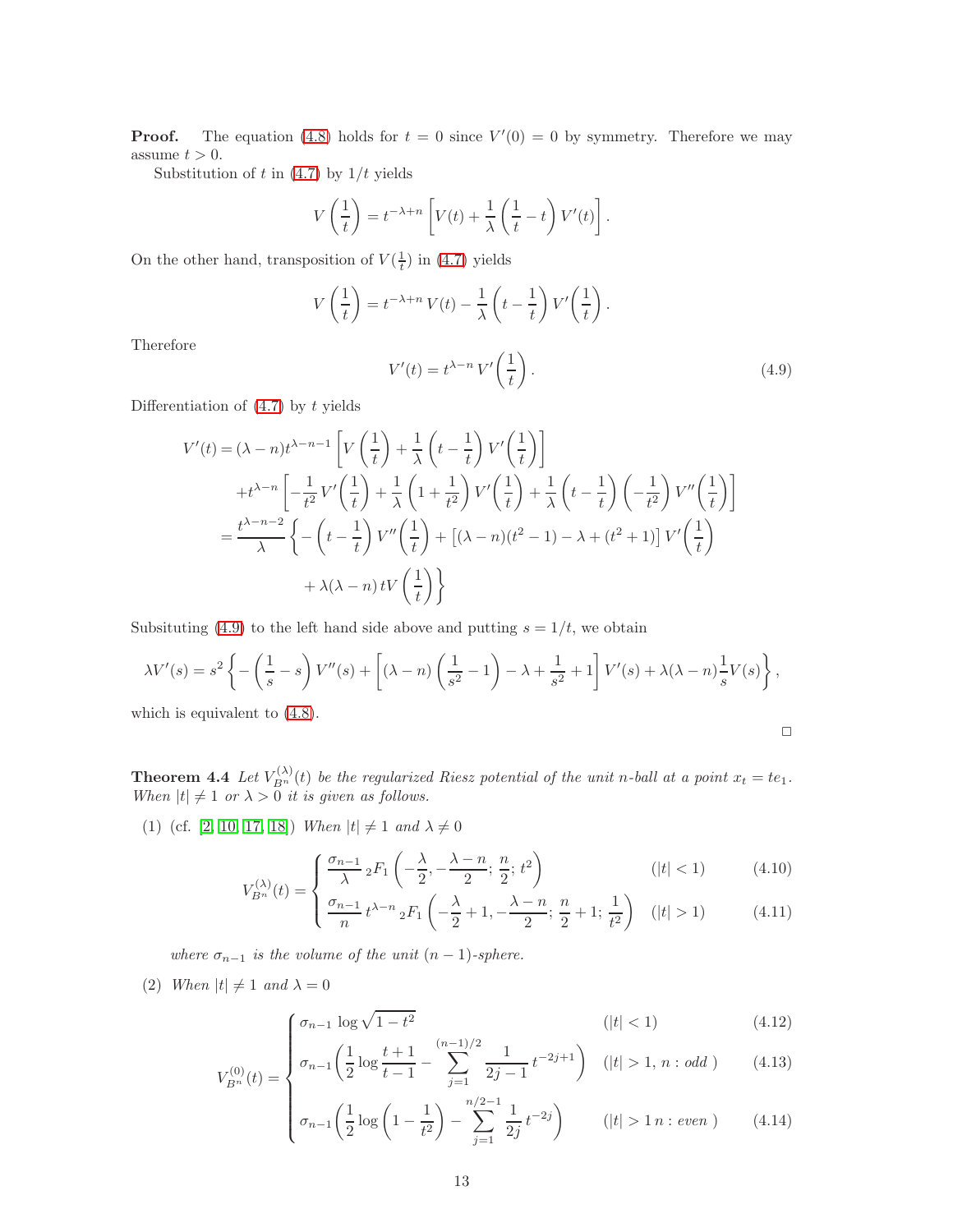(3) When  $|t| = 1$  and  $\lambda > 0$ 

$$
V_{B^n}^{(\lambda)}(1) = \frac{2^{\lambda - 1}}{\lambda} \sigma_{n-2} B\left(\frac{\lambda + 1}{2}, \frac{n - 1}{2}\right) = \frac{2^{\lambda}}{\lambda} \frac{\Gamma\left(\frac{\lambda + 1}{2}\right)}{\Gamma\left(\frac{\lambda + n}{2}\right)} \pi^{\frac{n - 1}{2}}.
$$

**Remark 4.5** We remark that if  $|t| < 1$  then  $\lim_{\lambda \to \pm 0} V_{B_n}^{(\lambda)}(t) = \pm \infty$  ([\[15\]](#page-18-0) Proposition 2.16).

When  $\lambda \leq 0$ , the limit of  $V_{B_n}^{(\lambda)}(t)$  as t approaches  $\pm 1$  does not exist. It follows from Lemma 2.13 of [\[15\]](#page-18-0) that states if  $\lambda \leq 0$  then  $\lim_{t \uparrow 1} V_{B_n}^{(\lambda)}(t) = -\infty$  and  $\lim_{t \downarrow 1} V_{B_n}^{(\lambda)}(t) = \infty$ . One can apply the regularization using analytic continuation (cf. [\[16\]](#page-18-10)) to  $V_{B_n}^{(\lambda)}(1)$ , although we omit an explicit formula.

<span id="page-13-0"></span>**Remark 4.6** In some cases when  $\lambda > 0$  or  $x \in \Omega^c$ , i.e. when the potential can be defined without regularization as in  $(1.1)$  and  $(1.2)$ , the formulae  $(4.10)$  and  $(4.11)$  have already appeared in some literatures<sup>[2](#page-13-1)</sup>.

- The case  $n = 2$  and  $0 < \lambda < 2$  is given in [\[10\]](#page-18-7) Lemma 3.8.
- The case  $|t| < 1$  and  $0 < \lambda < 1$  is given in [\[17\]](#page-18-8) Theorem 4.1.
- The case  $|t| > 1$  is given in [\[18\]](#page-18-9), where Tkachev used the inversion in a unit sphere and derived the essentially same differential equation.
- The case  $0 < \lambda < 2$  follows from [\[2\]](#page-17-5) Lemma 2.4, where the Riesz potential of  $(1 |y|^2)^{\frac{\gamma}{2}}$  for  $\gamma > 0$  was studied, by putting  $\gamma = 0$ .

**Proof.** Put  $V(t) = V_{B_n}^{(\lambda)}(te_1)$ .

(1) Assume  $t \neq \pm 1$  and  $\lambda \neq 0$ .

(i) Suppose  $|t| < 1$ . Put

$$
F(u) = \frac{\sigma_{n-1}}{\lambda} {}_2F_1\left(-\frac{\lambda}{2}, -\frac{\lambda-n}{2}; \frac{n}{2}; u\right) \quad \text{and} \quad H(t) = F(t^2).
$$

Substitution of  $a = -\lambda/2$ ,  $b = -(\lambda - n)/2$ ,  $c = n/2$  and  $u = t^2$  to [\(4.1\)](#page-9-2) yields

$$
0 = u(1-u)F''(u) + \left\{\frac{n}{2} - \left[-\frac{\lambda}{2} - \frac{\lambda - n}{2} + 1\right]u\right\}F'(u) - \left(-\frac{\lambda}{2}\right)\left(-\frac{\lambda - n}{2}\right)F(u)
$$
  
=  $t^2(1-t^2)\frac{1}{4t^2}\left(H''(t) - \frac{1}{t}H'(t)\right) + \left\{\frac{n}{2} + \frac{2\lambda - n - 2}{2}t^2\right\}\frac{1}{2t}H'(t) - \frac{\lambda(\lambda - n)}{4}H(t)$   
=  $\frac{1}{4t}\left[t(1-t^2)H''(t) + (n - 1 + (2\lambda - n - 1)t^2)H'(t) - \lambda(\lambda - n)tH(t)\right]$ 

for  $t \neq 0$ . When  $t = 0$  we have  $H'(0) = 0$ . It follows that H satisfies the same differential equation as  $(4.8)$  for V. Since

$$
V(0) = H(0) = \frac{\sigma_{n-1}}{\lambda}, \ V'(0) = H'(0) = 0,
$$

it follows that  $V(t) = H(t)$  for any t with  $|t| < 1$ .

<span id="page-13-1"></span><sup>2</sup>The list may not be complete.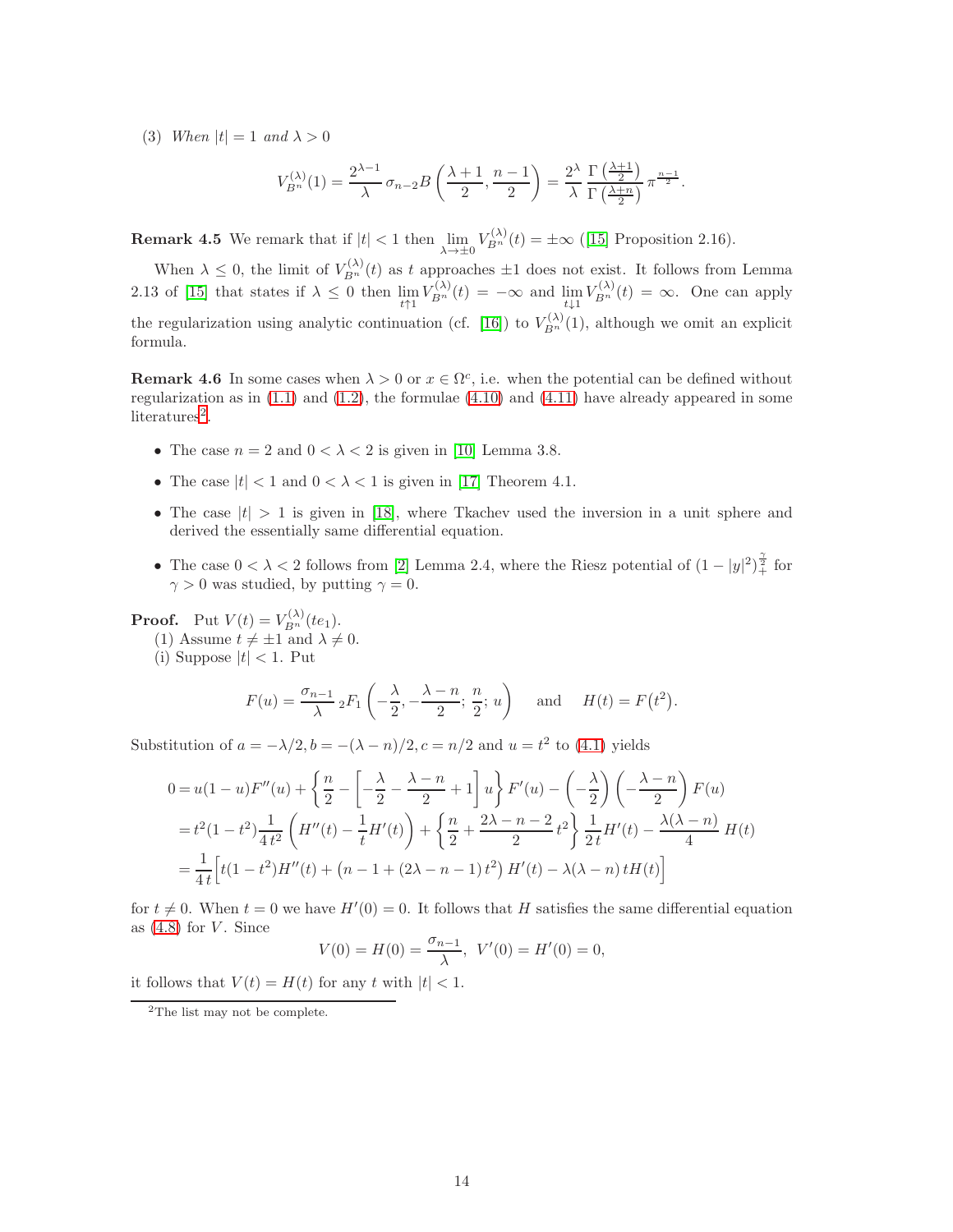(ii) Assume  $|t| > 1$ . Since  $|1/t| < 1$ , by substituting [\(4.10\)](#page-12-2) and [\(4.2\)](#page-10-3) to [\(4.7\)](#page-10-2) we obtain

$$
\frac{V(t)}{\sigma_{n-1}} = \frac{t^{\lambda - n}}{\lambda} {}_2F_1\left(-\frac{\lambda}{2}, -\frac{\lambda - n}{2}; \frac{n}{2}; \frac{1}{t^2}\right)
$$
  
 
$$
+ \frac{\lambda - n}{\lambda n} t^{\lambda - n - 2} (t^2 - 1) {}_2F_1\left(-\frac{\lambda}{2} + 1, -\frac{\lambda - n}{2} + 1; \frac{n}{2} + 1; \frac{1}{t^2}\right)
$$
  
 
$$
= \frac{t^{\lambda - n - 2}}{\lambda n} \left[ nt^2 \sum_{i=0}^{\infty} \frac{(-\frac{\lambda}{2})_i (-\frac{\lambda - n}{2})_i}{i! \left(\frac{n}{2}\right)_i} t^{-2i} + (\lambda - n) (t^2 - 1) \sum_{j=0}^{\infty} \frac{(-\frac{\lambda}{2} + 1)_j (-\frac{\lambda - n}{2} + 1)_j}{j! \left(\frac{n}{2} + 1\right)_j} t^{-2j} \right]
$$
  
 
$$
= \frac{t^{\lambda - n}}{\lambda n} \left[ \lambda + \sum_{k=1}^{\infty} c_k(\lambda, n) t^{-2k} \right],
$$

where

$$
c_k(\lambda, n) = n \frac{\left(-\frac{\lambda}{2}\right)_k \left(-\frac{\lambda - n}{2}\right)_k}{k! \left(\frac{n}{2}\right)_k} + (\lambda - n) \frac{\left(-\frac{\lambda}{2} + 1\right)_k \left(-\frac{\lambda - n}{2} + 1\right)_k}{k! \left(\frac{n}{2} + 1\right)_k} - (\lambda - n) \frac{\left(-\frac{\lambda}{2} + 1\right)_{k-1} \left(-\frac{\lambda - n}{2} + 1\right)_{k-1}}{(k-1)! \left(\frac{n}{2} + 1\right)_{k-1}} = \frac{\left(-\frac{\lambda}{2} + 1\right)_{k-1} \left(-\frac{\lambda - n}{2} + 1\right)_{k-1}}{k! \left(\frac{n}{2}\right)_{k+1}} \cdot \frac{\lambda(\lambda - 2k)(\lambda - n)n}{8} = \lambda \frac{\left(-\frac{\lambda}{2} + 1\right)_k \left(-\frac{\lambda - n}{2}\right)_k}{k! \left(\frac{n}{2} + 1\right)_k}.
$$

It follows that

$$
\frac{V(t)}{\sigma_{n-1}} = \frac{t^{\lambda - n}}{n} {}_2F_1\left(-\frac{\lambda}{2} + 1, -\frac{\lambda - n}{2}; \frac{n}{2} + 1; \frac{1}{t^2}\right),
$$

which completes the proof of [\(4.11\)](#page-12-2).

(2) Let  $x \notin \partial \Omega$  and  $y \in S^{n-1}$ . Since

$$
\log|x - y| = \lim_{\lambda \to 0} \frac{|x - y|^{\lambda} - 1}{\lambda},
$$

[\(3.4\)](#page-4-3) implies

<span id="page-14-0"></span>
$$
V_{B^n}^{(0)}(x) = \int_{S^{n-1}} \frac{\log |x - y|}{|x - y|^n} (y - x) \cdot \nu \, dy
$$
  
= 
$$
\lim_{\lambda \to 0} \left( \frac{1}{\lambda} \int_{S^{n-1}} \frac{|x - y|^{\lambda}}{|x - y|^n} (y - x) \cdot \nu \, dy - \frac{1}{\lambda} \int_{S^{n-1}} \frac{(y - x) \cdot \nu}{|x - y|^n} dy \right).
$$
 (4.15)

(i) Suppose  $|t| < 1$  .As

<span id="page-14-2"></span>
$$
\operatorname{div}_y \left( |y - x|^{-n} (y - x) \right) = 0,\tag{4.16}
$$

for sufficiently small  $\varepsilon>0$  we have

<span id="page-14-1"></span>
$$
0 = \int_{B^n \setminus B^n_{\varepsilon}(x)} \operatorname{div}_y \left( \frac{y - x}{|x - y|^n} \right) dy
$$
  
= 
$$
\int_{S^{n-1}} \frac{(y - x) \cdot \nu}{|x - y|^n} dy - \int_{S^{n-1}_{\varepsilon}(x)} \frac{(y - x) \cdot \nu}{|x - y|^n} dy
$$
  
= 
$$
\int_{S^{n-1}} \frac{(y - x) \cdot \nu}{|x - y|^n} dy - \sigma_{n-1}.
$$
 (4.17)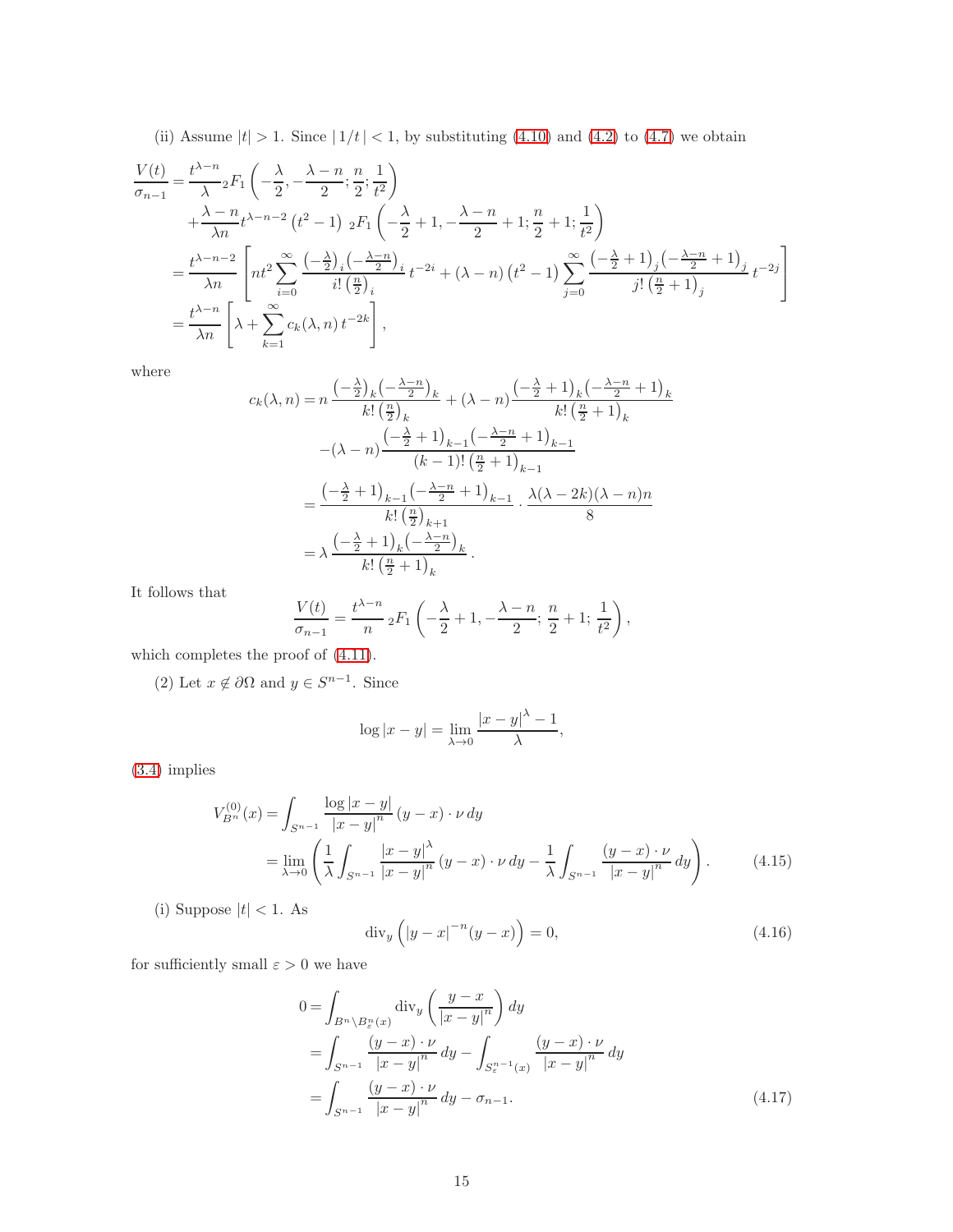By [\(3.3\)](#page-4-3), [\(4.15\)](#page-14-0), [\(4.17\)](#page-14-1), and [\(4.10\)](#page-12-2)

$$
V_{B^n}^{(0)}(t) = \lim_{\lambda \to 0} \left( V_{B^n}^{(\lambda)}(x_t) - \frac{\sigma_{n-1}}{\lambda} \right)
$$
  
= 
$$
\lim_{\lambda \to 0} \frac{\sigma_{n-1}}{\lambda} \left( {}_2F_1 \left( -\frac{\lambda}{2}, -\frac{\lambda - n}{2}; \frac{n}{2}; t^2 \right) - 1 \right)
$$
  
= 
$$
-\frac{\sigma_{n-1}}{2} \lim_{\lambda \to 0} \sum_{j=1}^{\infty} \frac{\left( -\frac{\lambda}{2} + 1 \right)_{j-1} \left( -\frac{\lambda - n}{2} \right)_{j}}{j! \left( \frac{n}{2} \right)_{j}}
$$
  
= 
$$
-\frac{\sigma_{n-1}}{2} \sum_{j=1}^{\infty} \frac{(j-1)!}{j!} t^{2j}
$$
  
= 
$$
\frac{\sigma_{n-1}}{2} \log \left( 1 - t^2 \right).
$$

(ii) Suppose  $|t| > 1$ . Since [\(4.16\)](#page-14-2) implies that the second term of [\(4.15\)](#page-14-0) vanishes,

$$
V_{B^n}^{(0)}(t) = \lim_{\lambda \to 0} V_{B^n}^{(\lambda)}(x_t) = \frac{\sigma_{n-1}}{n t^n} {}_2F_1\left(1, \frac{n}{2}; \frac{n}{2} + 1; \frac{1}{t^2}\right) = \sigma_{n-1} \sum_{j=0}^{\infty} \frac{1}{n+2j} t^{-(n+2j)},
$$

which implies

$$
\left(\frac{1}{\sigma_{n-1}}V_{B^n}^{(0)}(t)\right)' = -\frac{t^{-n-1}}{1-t^{-2}}.
$$

Now the conclusion follows from

$$
\left(\frac{1}{2}\log\frac{t+1}{t-1}\right)' = -\frac{t^{-2}}{1-t^{-2}} \text{ and } \left(\frac{1}{2}\log\left(1-\frac{1}{t^2}\right)\right)' = \frac{t^{-3}}{1-t^{-2}}.
$$

(3) Suppose  $\lambda > 0$ . Then  $V_{B_n}^{(\lambda)}(x_t)$  is continuous with respect to t. Since

$$
\frac{n}{2} - \left(-\frac{\lambda}{2}\right) - \left(-\frac{\lambda - n}{2}\right) = \frac{n}{2} + 1 - \left(-\frac{\lambda}{2} + 1\right) - \left(-\frac{\lambda - n}{2}\right) = \lambda > 0,
$$

[\(4.10\)](#page-12-2) and the Gauss theorem [\(4.3\)](#page-10-4) implies that

$$
V_{B^n}^{(\lambda)}(1) = \frac{\sigma_{n-1}}{\lambda} {}_2F_1\left(-\frac{\lambda}{2}, -\frac{\lambda-n}{2}; \frac{n}{2}; 1\right) = \frac{\sigma_{n-1}}{\lambda} \frac{\Gamma\left(\frac{n}{2}\right) \Gamma(\lambda)}{\Gamma\left(\frac{\lambda+n}{2}\right) \Gamma\left(\frac{\lambda}{2}\right)} = \frac{\sigma_{n-1}}{2} \frac{\Gamma\left(\frac{n}{2}\right) \Gamma(\lambda)}{\Gamma\left(\frac{\lambda+n}{2}\right) \Gamma\left(\frac{\lambda}{2}+1\right)}.
$$

Legendre's duplication formula states

$$
\sqrt{\pi} \Gamma(2z) = 2^{2z-1} \Gamma(z) \Gamma\left(z + \frac{1}{2}\right),\,
$$

which, substituting  $z = (\lambda + 1)/2$ , yields

$$
\sqrt{\pi} \Gamma(\lambda + 1) = 2^{\lambda} \Gamma\left(\frac{\lambda}{2} + \frac{1}{2}\right) \Gamma\left(\frac{\lambda}{2} + 1\right),\,
$$

which, together with  $\sigma_{n-1} = 2\pi^{n/2} / \Gamma(n/2)$ , implies

$$
V_{B^n}^{(\lambda)}(1) = \frac{\sigma_{n-1}}{2} \frac{\Gamma\left(\frac{n}{2}\right) \Gamma(\lambda)}{\Gamma\left(\frac{\lambda+n}{2}\right) \Gamma\left(\frac{\lambda}{2}+1\right)} = \frac{\Gamma(\lambda)}{\Gamma\left(\frac{\lambda+n}{2}\right) \Gamma\left(\frac{\lambda}{2}+1\right)} \pi^{\frac{n}{2}} = \frac{2^{\lambda}}{\lambda} \frac{\Gamma\left(\frac{\lambda}{2}+\frac{1}{2}\right)}{\Gamma\left(\frac{\lambda+n}{2}\right)} \pi^{\frac{n-1}{2}}.
$$

 $\Box$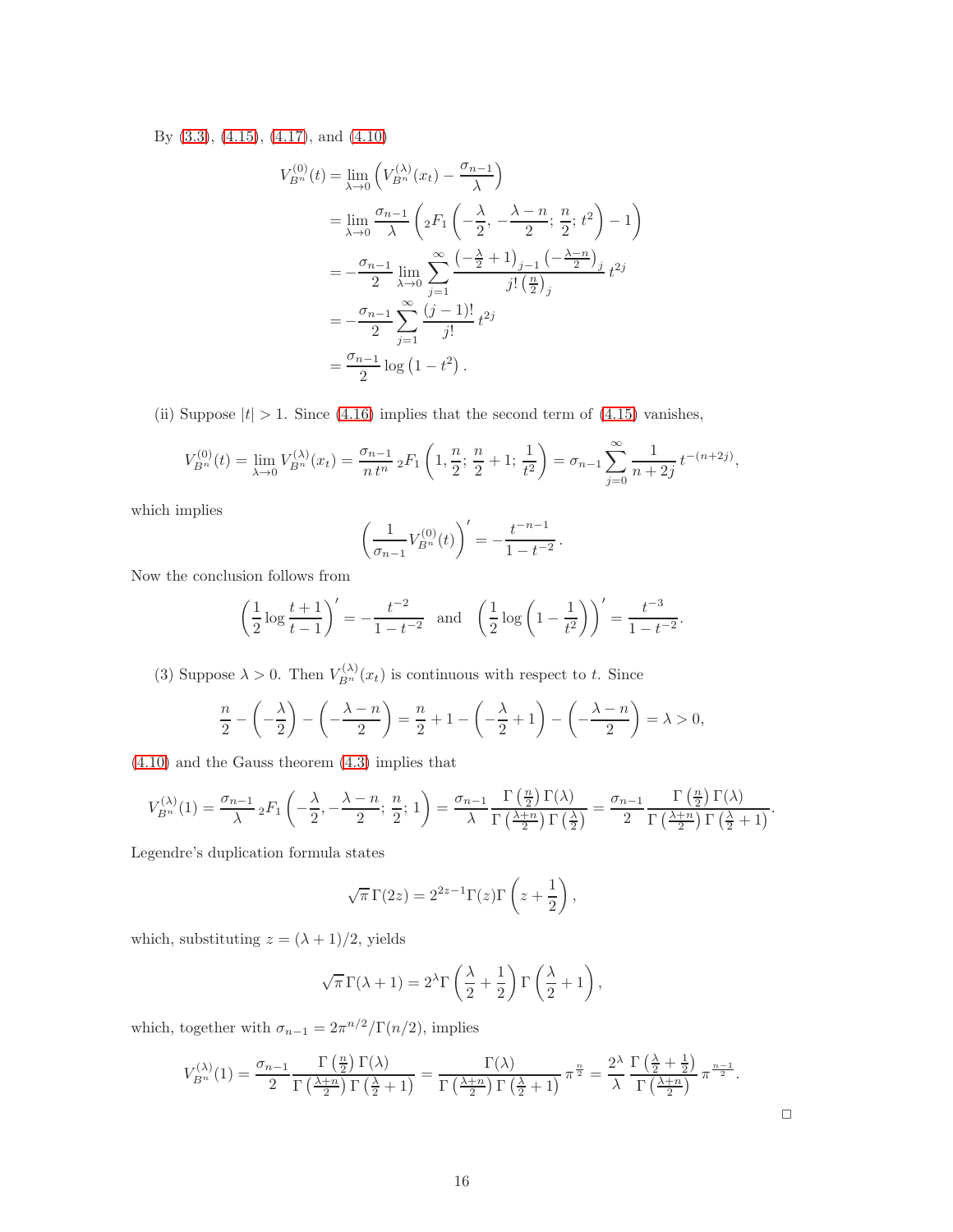**Proposition 4.7** The regularized Riesz potential of the unit n-ball at point  $x_t = te_1$ ,  $V_{B^n}^{(\lambda)}(t)$  $(|t| \neq 1)$  can be expressed by elementary functions if at least one of the following conditions is satisfied.

(1)  $\lambda$  is an even integer.

 $(2)$  *n is odd.* 

We remark that we have assumed that  $n \geq 2$  in this article, although the statement holds even if  $n = 1$ .

**Proof.** The case when  $\lambda = 0$  follows from Theorem [4.4](#page-12-3) (2). In what follows we may assume  $|t| < 1$  and  $\lambda > 0$ . The first assumption is justified by Lemma [4.1](#page-10-5) and the second by Lemma [4.2.](#page-11-1)

(1) If  $\lambda$  is an even natural number then  $-\frac{\lambda}{2}$  is a negative integer, hence  ${}_2F_1(-\lambda/2, -(\lambda-n)/2; n/2; t^2)$ in [\(4.10\)](#page-12-2) is a polynomial of  $t^2$ .

(2) Assume  $\lambda \neq 0$  and n is odd. By [\(4.4\)](#page-10-0)

$$
\lambda V(t) = \int_{S^{n-1}} (t^2 + 1 - 2ty_1)^{(\lambda - n)/2} (1 - ty_1) dy
$$
  
= 
$$
\int_0^{\pi} \sigma_{n-2} \sin^{n-2} \theta (t^2 + 1 - 2t \cos \theta)^{(\lambda - n)/2} (1 - t \cos \theta) d\theta
$$
  
= 
$$
\sigma_{n-2} \int_0^{\pi} (1 - t \cos \theta) (\sin^2 \theta)^{(n-3)/2} \sin \theta (t^2 + 1 - 2t \cos \theta)^{(\lambda - n)/2} d\theta.
$$

Since

$$
1 - t \cos \theta = \frac{1}{2} \left( t^2 + 1 - 2t \cos \theta \right) - \frac{1}{2} \left( t^2 - 1 \right),
$$
  

$$
\sin^2 \theta = 1 - \frac{1}{4t^2} \left[ \left( t^2 + 1 - 2t \cos \theta \right) - \left( t^2 + 1 \right) \right]^2
$$

and  $(n-3)/2$  is an integer,  $\lambda V(t)/\sigma_{n-2}$  can be expressed as the sum of terms of the form

<span id="page-16-0"></span>
$$
\int_0^{\pi} q(t) \sin \theta \left(t^2 + 1 - 2t \cos \theta\right)^{\beta} d\theta, \tag{4.18}
$$

where  $q(t)$  is a rational function of  $t^2$  and  $\beta \in \mathbb{R}$ . Since

$$
\int_0^{\pi} \sin \theta (t^2 + 1 - 2t \cos \theta)^{\beta} d\theta = \begin{cases} \frac{(t+1)^{2(\beta+1)} - (t-1)^{2(\beta+1)}}{2t(\beta+1)} & (\text{if } \beta \neq -1), \\ \frac{1}{t} \log \left| \frac{t+1}{t-1} \right| & (\text{if } \beta = -1), \end{cases}
$$

 $V(t)$  can be expressed as a rational function of t if  $-1$  does not appear as  $\beta$  in [\(4.18\)](#page-16-0), and a product of a rational function and  $\log|t+1|/|t-1|$  otherwise. The latter case occurs when  $\lambda$  is an odd integer with  $|\lambda| \leq n-2$ , since

$$
\beta = \frac{\lambda - n}{2}, \frac{\lambda - n}{2} + 1, \dots, \frac{\lambda - n}{2} + 1 + n - 3.
$$

Let us give some examples. When  $\lambda = 2$ , which is the case of Newton potential when  $n \geq 3$ ,

$$
V_{B^n}^{(2)}(t) = \begin{cases} \left(1 - \frac{n-2}{n}t^2\right) \frac{\sigma_{n-1}}{2} & (|t| < 1), \\ \frac{\sigma_{n-1}}{n t^{n-2}} & (|t| > 1). \end{cases}
$$

When  $\lambda - n + 2$  is an even natural number,  $V_{B_n}^{(\lambda)}(t)$  is a polynominal of  $t^2$  for  $|t| < 1$ .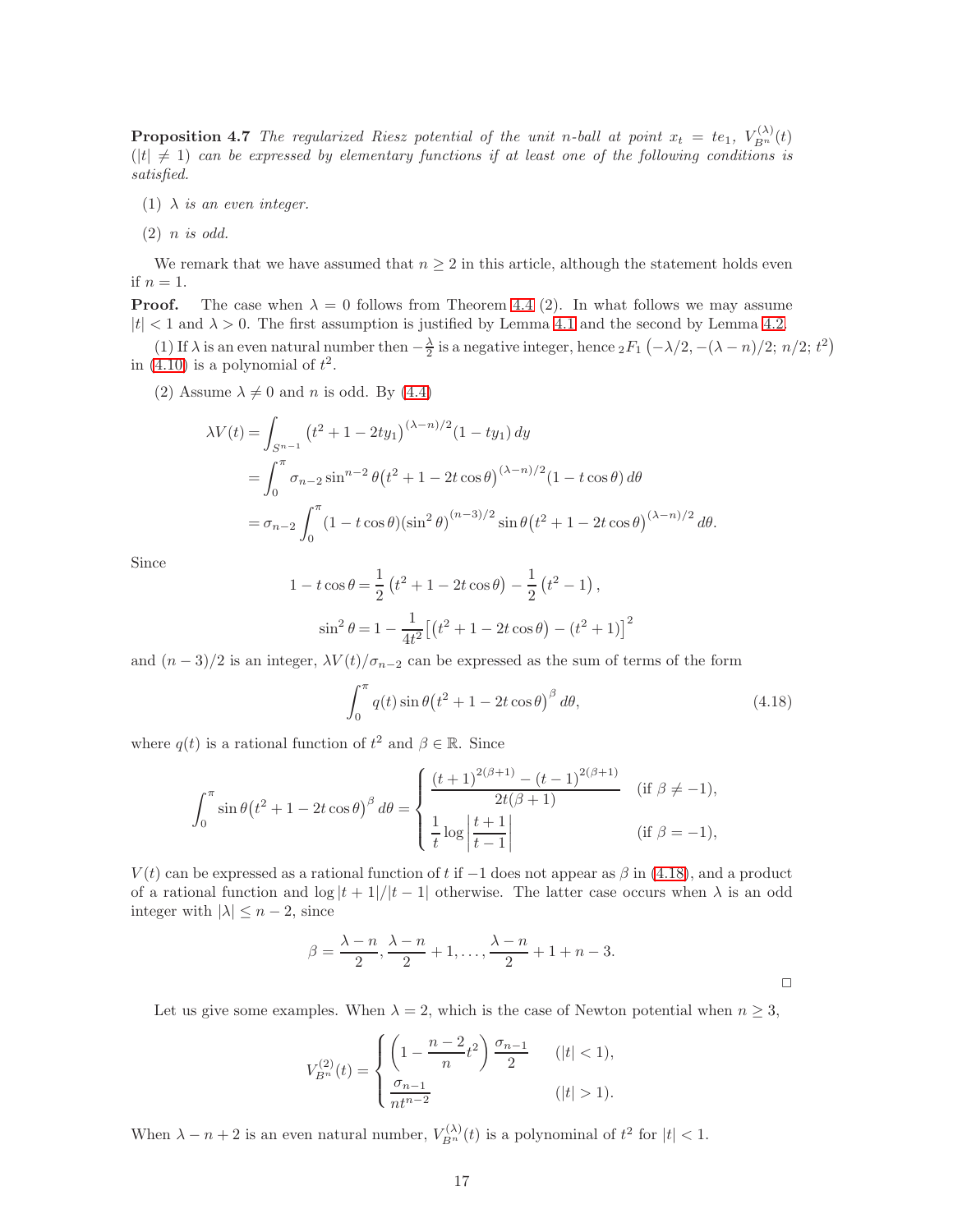Proposition 4.8 The log potential satisfies

$$
V_{\Omega}^{\log}(x) = -\left. \frac{\partial}{\partial \lambda} V_{\Omega}^{(\lambda)}(x) \right|_{\lambda = n}
$$

for  $x \notin \partial \Omega$ .

Proof. The log potential has a boundary integral expression

<span id="page-17-8"></span>
$$
V_{\Omega}^{\log}(x) = -\frac{1}{n} \int_{\partial\Omega} \left( \log|x - y| - \frac{1}{n} \right) (y - x) \cdot \nu \, dy. \tag{4.19}
$$

([\[15\]](#page-18-0), Subsesction 2.7). First remark

<span id="page-17-6"></span>
$$
\int_{\partial\Omega} (y - x) \cdot \nu \, dy = n V_{\Omega}^{(n)}(x) = n \text{Vol}(\Omega). \tag{4.20}
$$

Hence [\(3.3\)](#page-4-3) implies

<span id="page-17-7"></span>
$$
\int_{\partial\Omega} \log |x - y| (y - x) \cdot \nu \, dy = \lim_{\lambda \to n} \int_{\partial\Omega} \frac{|x - y|^{\lambda - n} - 1}{\lambda - n} (y - x) \cdot \nu \, dy
$$
\n
$$
= \lim_{\lambda \to n} \frac{\lambda V_{\Omega}^{(\lambda)}(x) - n V_{\Omega}^{(n)}(x)}{\lambda - n}
$$
\n
$$
= \lim_{\lambda \to n} \frac{(\lambda - n) V_{\Omega}^{(n)}(x) + \lambda \left( V_{\Omega}^{(\lambda)}(x) - V_{\Omega}^{(n)}(x) \right)}{\lambda - n}
$$
\n
$$
= \text{Vol}(\Omega) + n \lim_{\lambda \to n} \frac{V_{\Omega}^{(\lambda)}(x) - V_{\Omega}^{(n)}(x)}{\lambda - n}
$$
\n
$$
= \text{Vol}(\Omega) + n \frac{\partial}{\partial \lambda} V_{\Omega}^{(\lambda)}(x) \Big|_{\lambda = n} . \tag{4.21}
$$

Substitution of  $(4.20)$  and  $(4.21)$  to  $(4.19)$  implies the conclusion.

## <span id="page-17-3"></span>References

- [1] I. Bárány, On the minimal ring containing the boundary of a convex body. Acta Sci. Math. (Szeged) 52 (1988), 93 – 100.
- <span id="page-17-5"></span>[2] P. Biler, C. Imbert, G. Karch, Barenblatt profiles for a nonlocal porous medium equation, C. R., Math. Acad. Sci. Paris 349 (2011), 641 – 645.
- [3] A. Bogdewicz, M. Moszyńska, *Cebyšev sets in the space of convex bodies*. Rend. Circ. Mat. Palermo (2) Suppl. 77 (2006), 19-39.
- <span id="page-17-4"></span><span id="page-17-2"></span> $[4]$  T. Bonnesen, *Uber das isoperimetrische Defizit ebener Figuren*, Math. Ann., 91 (1924), 252-268.
- [5] S. I. Dudov, E. A. Meshcheryakova, On asphericity of convex bodies. Translation of Izv. Vyssh. Uchebn. Zaved. Mat. 2015, no. 2, 45 – 58. Russian Math. (Iz. VUZ) 59 (2015), 36 – 47.
- <span id="page-17-0"></span>[6] A. Dvoretzky, A theorem on convex bodies and applications to Banach spaces, Proc. Natl. Acad. Sci. 45(2) (1959), 223 – 226.
- <span id="page-17-1"></span>[7] A. Dvoretzky, Some results on convex bodies and Banach spaces, 1961 Proc. Internat. Sympos. Linear Spaces (Jerusalem, 1960) pp. 123 – 160 Jerusalem Academic Press, Jerusalem; Pergamon, Oxford 52.30.